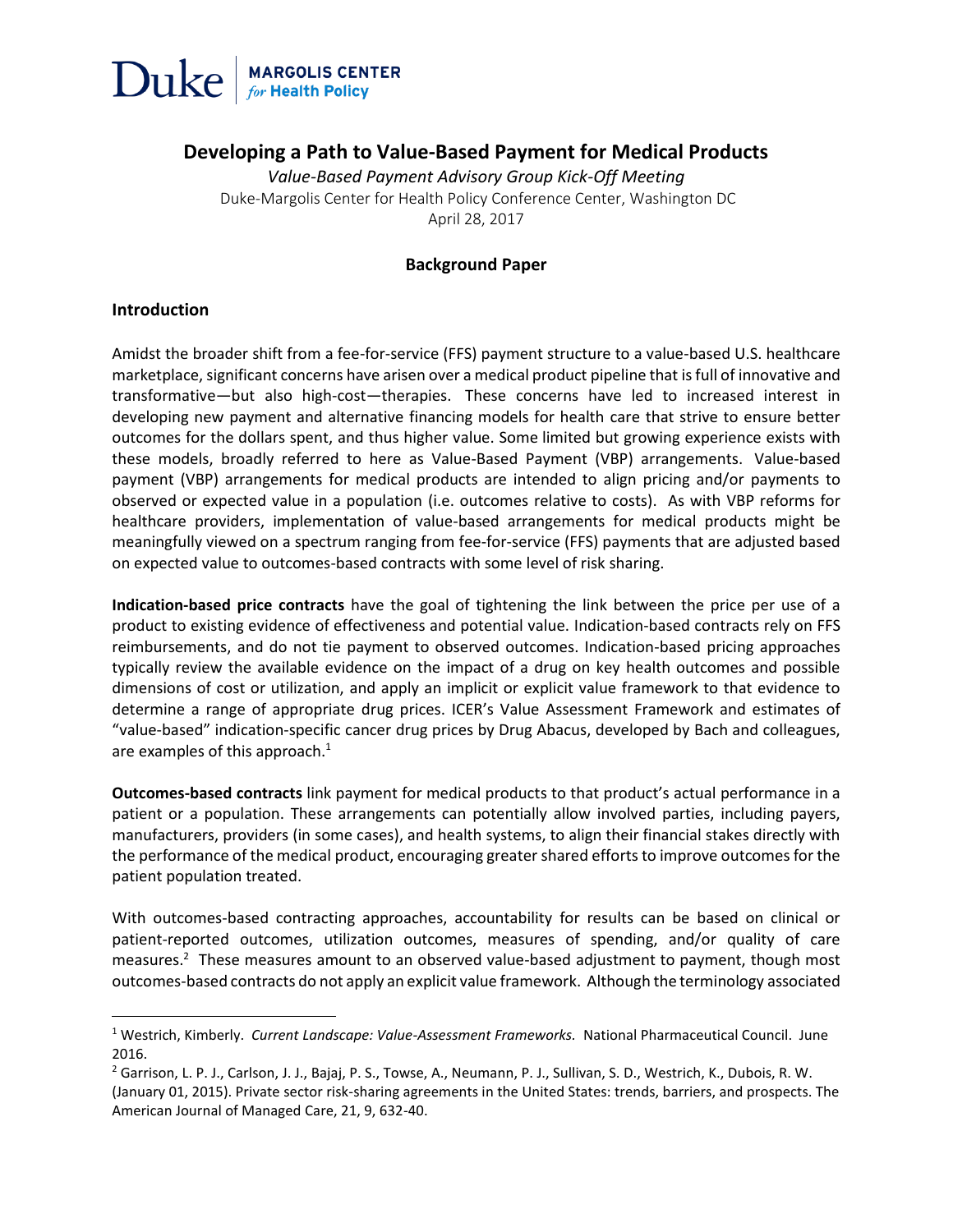with these types of agreements can vary (as "risk-sharing agreements," "outcomes-based agreements," "performance-based agreements," "accountable care payments," or other terms), they share a common feature of linking payment for therapies or interventions to measures of clinical outcomes and costs achieved.

Viewed on a spectrum, initial outcomes-based contracts (such as manufacturer "warranties" that involve full upfront payment) represent only a limited departure from traditional FFS. Approaches that are more comprehensive would not only involve linking a larger share of payments to performance in real-world settings, but also linking total payments to a more complete set of measures of clinical outcomes as well as total cost of care.

While most arrangements are negotiated directly between payers and medical product manufacturers, there is increasing interest in manufacturer-provider arrangements with the growth of value-based payment models for healthcare providers. Manufacturer-provider arrangements potentially allow all involved parties, including payers, manufacturers, providers, and health systems, to align their financial stakes directly with the performance of the medical product encouraging greater shared efforts to improve outcomes for the patient population treated. As experience and capacity to implement such payment reforms increases, contracts could move toward direct alignment of both provider payments and medical product payments with value produced for patients and the health system.

Value-Based Payment arrangements emerged in the 1990s, when Merck guaranteed that it would refund payments for cholesterol-lowering drugs that did not help patients meet target cholesterol levels. Despite mixed results and a relatively slow initial pace of adoption in the United States, interest in VBP arrangements continues to grow in an age of precision medicine, high-cost but potentially highly effective innovative therapies, tightening healthcare budgets, and increasing pressure to balance speedy access to innovative therapies with sufficient evidence to support safety and efficacy.<sup>3</sup> An improving electronic data infrastructure is also enabling the development of better measures of patient results and augmented real-world evidence after treatments are approved.<sup>4</sup> VBP arrangements offer a variety of potential advantages for stakeholders across the healthcare system. For payers and providers, VBP arrangements may help address uncertainty about a product's performance, mitigate risk to health care providers, and better align manufacturers in supporting their efforts to improve the value of care. For manufacturers, VBP arrangements may help provide earlier market entry and penetration, and better opportunities to demonstrate their therapy's value. For patients and other health system stakeholders, shifting towards a value-based payment system may help speed access to innovative therapies, better align their payments with a product's true value, and add to confidence that a product is working as intended.

As experience with Value-Based Payment arrangements accumulates, a set of regulatory, legal, and operational barriers to these efforts has also become clearer. Partly, these barriers result from valuebased payment being a substantial departure from the terms, measures, and mechanisms of traditional volume-based payments for medical products. The barriers can also result from the administrative

<sup>3</sup> Neumann, P. J., Chambers, J. D., Simon, F., & Meckley, L. M. (January 01, 2011). Risk-sharing arrangements that link payment for drugs to health outcomes are proving hard to implement. Health Affairs (project Hope), 30, 12, 2329-37.

<sup>4</sup> *Rewarding Results: Moving Forward on Value-Based Contracting for Biopharmaceuticals*. The Network for Excellence in Health Innovation. March 2017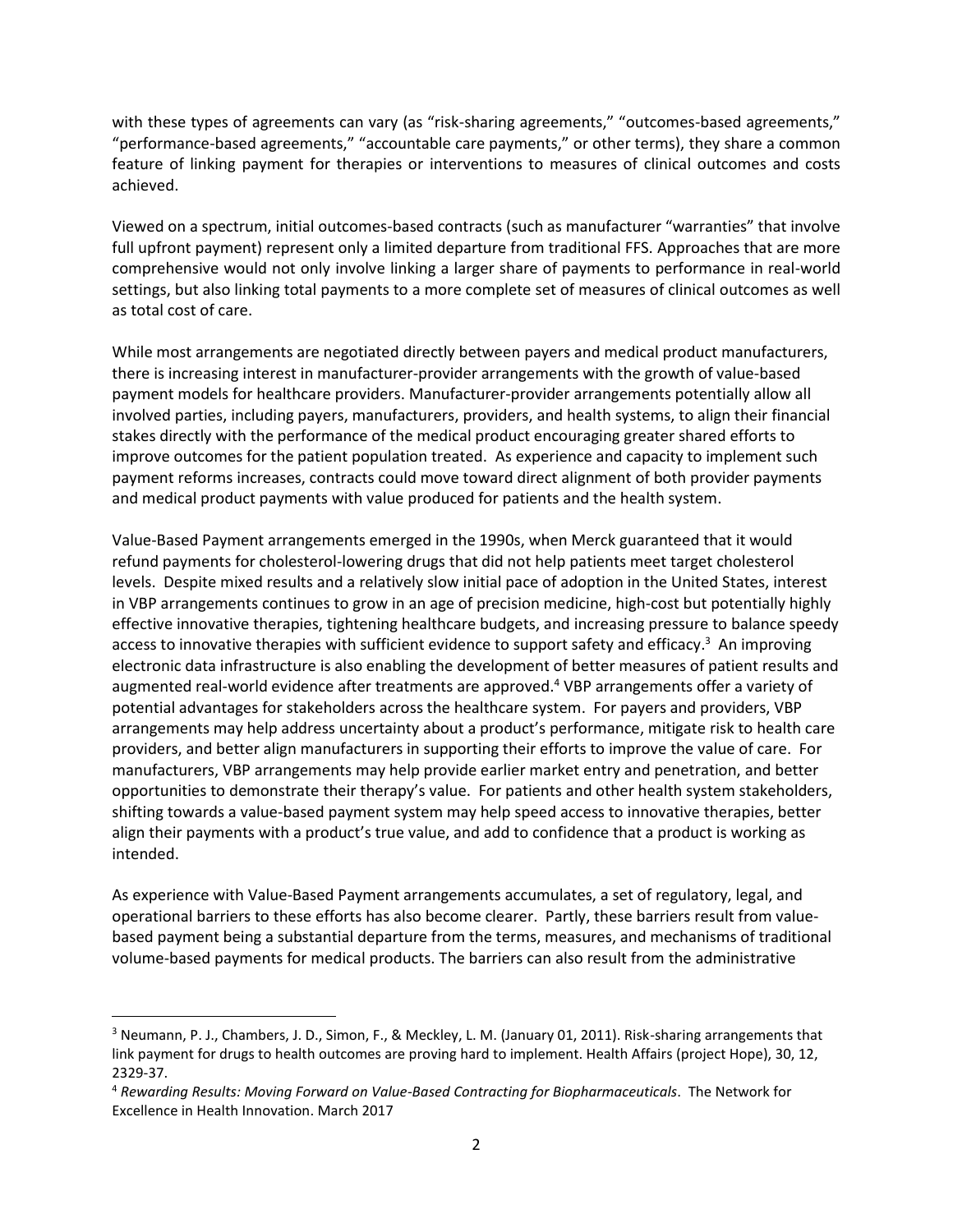burden and complexity of arranging and implementing agreements that depend on patient data that are often difficult to access in a timely and reliable way, particularly as patients move across health plans.

In order to advance the use of value-based payment arrangements for pharmaceuticals, medical devices, and innovative gene technologies, the Robert J. Margolis, MD, Center for Health Policy at Duke University formed the Value-Based Payment Consortium. Supported by a multi-stakeholder Value-Based Payment Advisory Group, made up of manufacturers, patient advocates, providers and payers, as well as experts on regulatory affairs, law and policy, the Consortium is addressing a number of barriers and supports practical, actionable solutions that better incentivize better outcomes for patients and more value across the health system.

Building on past experience and current efforts to implement these models, our work will identify and describe promising approaches to addressing key barriers for two types of models for Value-Based Payment agreements: 1) Traditional VBP arrangements developed between product manufacturers and payers (including Pharmacy Benefit Managers (PBMs)); and 2) Emerging VBP arrangements developed between product manufacturers and healthcare providers in alternative payment models such as accountable care organizations. The latter could also be accomplished by VBP arrangements implemented by payers with both providers and product manufacturers, with reinforcing performance measures, Examining common barriers to effective implementation for both of these models, the Value-Based Payment Advisory Group will identify high-priority objectives and concrete strategies for addressing these challenges and advancing the use of these VBP arrangements in pursuit of better value-based care.

### **Value-Based Payment Arrangement Models: A Landscape Assessment**

# *Model I – Traditional Agreements between Manufacturers and Payers*

 $\overline{\phantom{a}}$ 

Although "money-back guarantee" contracts for pharmaceutical products have existed for over two decades, VBP arrangements continue to emerge and evolve as payers and manufacturers gain experience in risk management.<sup>5</sup> Along with heightened interest in Value-Based Payment arrangements between payers and manufacturers, there has been a corresponding effort to better understand these agreements, their utilization, and their impact on stakeholders and health systems. As noted, many VBP arrangements aim to promote higher value, through linking at-risk contractual payments to measures of outcomes, utilization, and spending. Efforts undertaken by the International Society for Pharmacoeconomics and Outcomes Research (ISPOR) Task Force and others have identified essential components for VBP arrangements,<sup>67</sup> developed taxonomies for existing agreements, assembled a knowledge base of public and non-public agreements to date, and identified common implementation issues through payer and manufacturer surveys. While these studies have involved inconsistent

<sup>5</sup> Carlson JJ, Gries KS, Yeung K, Sullivan SD, Garrison LPJr. Current status and trends in performance-based risksharing arrangements between healthcare payers and medical product manufacturers. Appl Health Econ Health Pol 2014; 12: 231–238.

<sup>6</sup> Value-Based Payment arrangements are referred to as "Performance-Based Risk Sharing Agreements" in the ISPOR report.

<sup>7</sup> Garrison, LP Jr., Towse A, Briggs A, et al. Performance-based risk-sharing arrangements—good practices for design, implementation, and evaluation: ISPOR Good Practices for Performance-based Risk-sharing Arrangements Task Force Report. *Value Health* 2013:16:703-19.e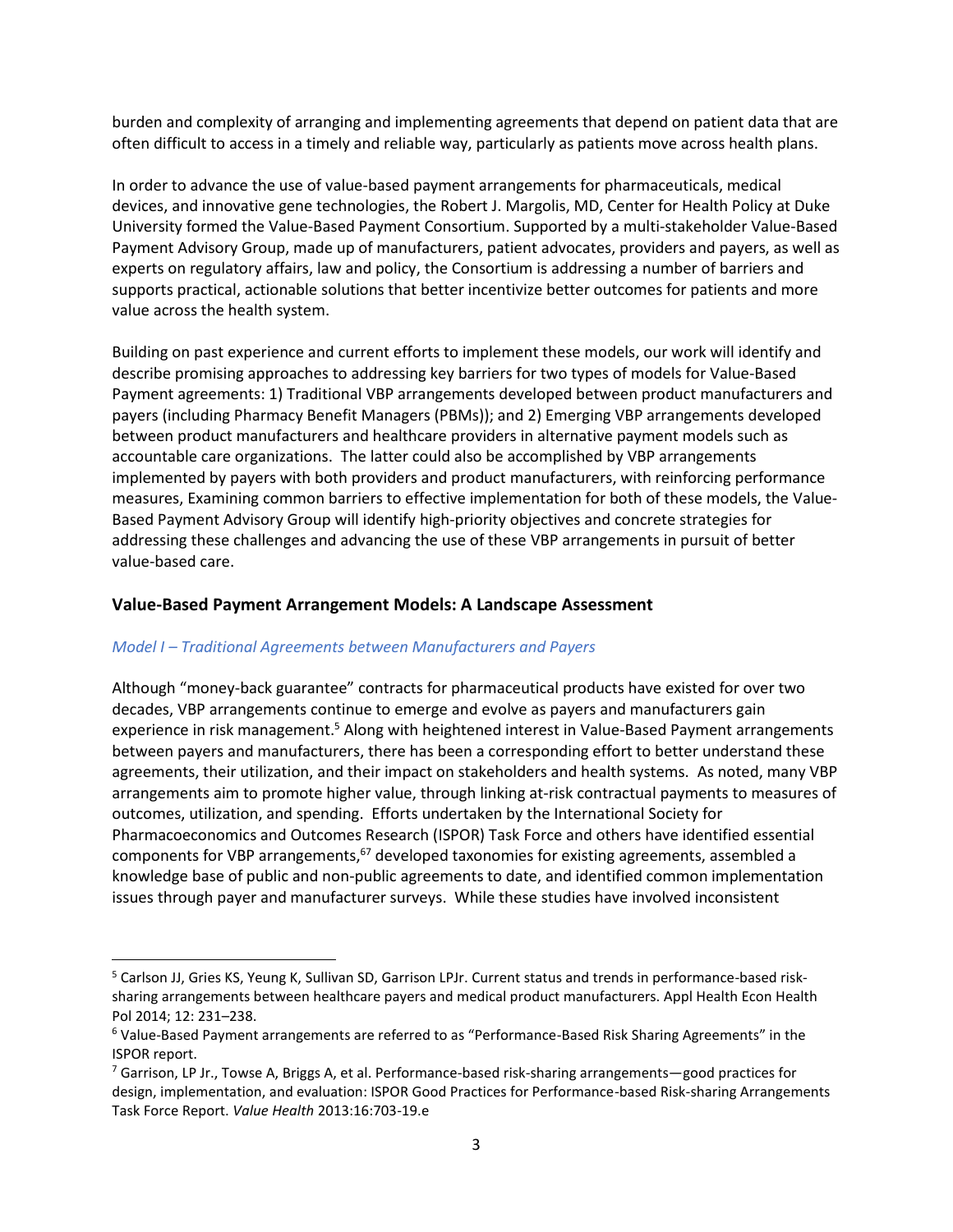definitions and data accessibility challenges, reports by Adamski (2010), Garrison (2013 and 2015) and Carlson (2014) all offer an understanding of existing arrangements and trends to date.

In one commonly-cited review, Adamski (2010) attempted to categorize VBP arrangements (here, "Risk Sharing Agreements (RSAs)") as either "Outcomes-based" or "Financial-based."<sup>8,9</sup> Outcome-based RSAs are tied to a drug's observed clinical outcomes and may include an agreement to adjust a drug's reimbursement based on its ability to meet agreed-upon clinical targets. These types of Outcome-based RSAs might include an agreement to adjust a drug's price based on clinical outcomes (e.g., Humana's reimbursement rate for Eli Lilly's Effient is adjusted based on the hospitalization rate for cardiovascular events for patients taking the drug), an agreement to refund or replace for poor performance (e.g., Ortho Biotech will replace its products for free for patients that don't respond to treatment), or an agreement to reimburse medical costs related to ineffective treatment (e.g., Proctor & Gamble and Sanofi-Aventis will reimburse the medical costs of bone fractures suffered by Health Alliance beneficiaries taking risedronate sodium). In "Financialbased" RSAs, reimbursement is tied to financial measures and utilization. Examples of Financial-based RSAs might include an automatic adjustment to a drug's unit price if utilization meets a certain threshold or overall financial burden. These types of arrangements are designed to reduce the risk of a large budget impact on payers and patients.<sup>10</sup>

Reviews of VBP arrangements reflect varying approaches to the extent to which "financial" measures—spending or utilization measures—are meaningfully included along with outcomes-based

# *Figure 1: Five Characteristics of Performance-Based Risk Sharing Agreements*

- **A program of data collection is**  agreed to by the manufacturer (or the provider) and the payer
- **Data collection is initiated during the time period following regulatory approval**  and linked to post-launch coverage decisions
- **Price, reimbursement, or revenue for the product are linked to the outcome of data collection**
- **Data collection is intended to address uncertainty** on a number of issues, including cost effectiveness, adverse events or adherence, or efficacy in different populations
- **These arrangements provide a different distribution of risk**  between payer and manufacturer *Source: ISPOR Task Force Report*

arrangements as reflections of value for medical products. The ISPOR Task Force Report, detailing a number of definitions and taxonomies developed to date, distinguishes between agreements that are "performance-based" (e.g. based on health outcomes) with those that are primarily "cost sharing arrangements" (e.g. agreements based on cost or utilization measures) which are meant to control for budget impact.<sup>11</sup> For the purposes of our definition, we have included financial agreements that capture utilization measurement as part of a currently limited set of data measures that may relate to quality and cost but exclude price discounting based solely on volume. VBP arrangements can become more advanced as data collection improves, better patient outcome measures are incorporated, and the arrangements are based increasingly on toward value rather than volume.

 $\overline{a}$ 

 $10$  Garrison 2013, et al.

<sup>8</sup> Garrison 2015, et al.

<sup>9</sup> Adamski, J., Godman, B., Ofierska-Sujkowska, G., Osińska, B., Herholz, H., Wendykowska, K., et al. (December 01, 2010). Risk sharing arrangements for pharmaceuticals: potential considerations and recommendations for European payers. Bmc Health Services Research, 10, 1, 1-16.

<sup>&</sup>lt;sup>11</sup> Garrison 2013, et al.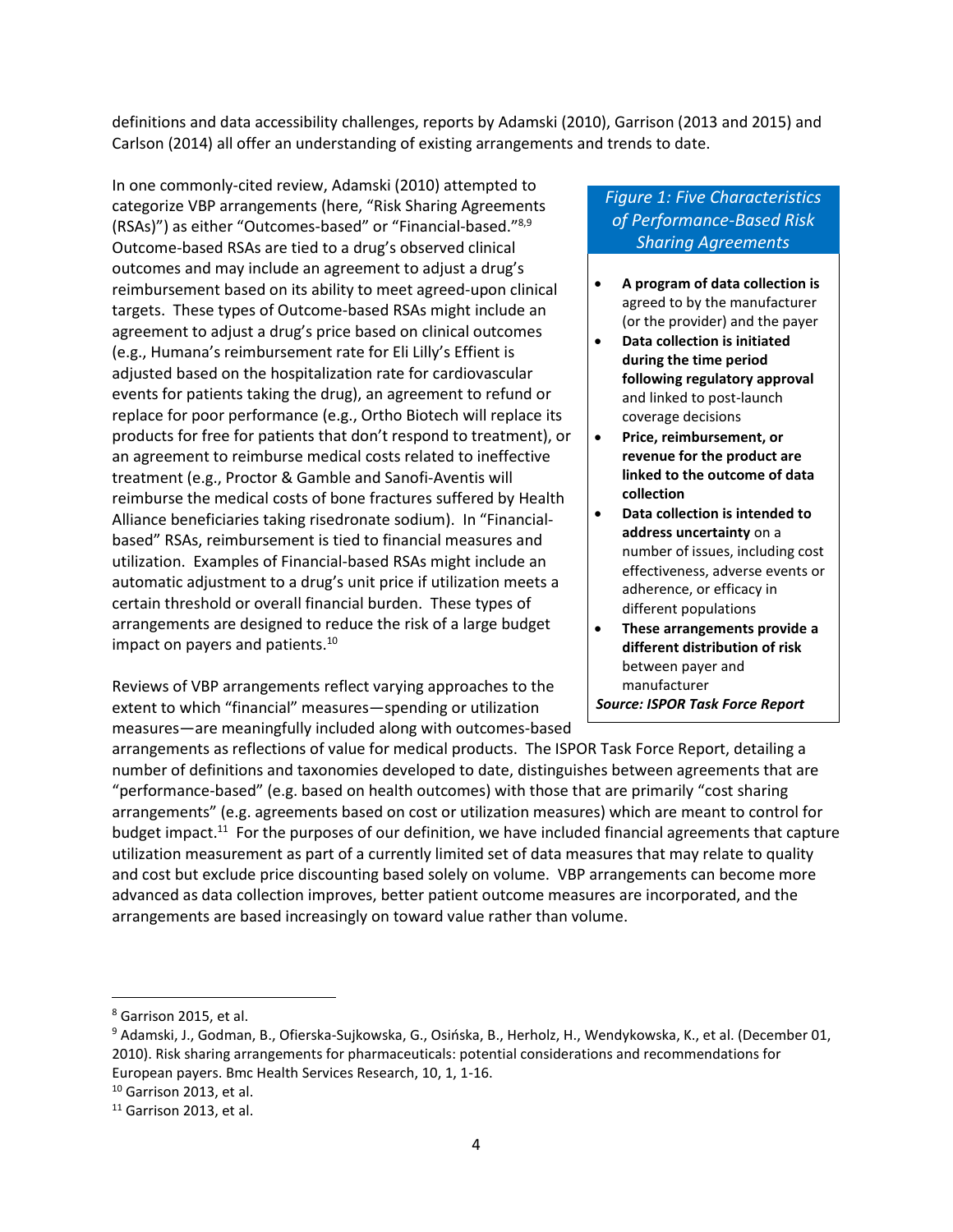Prior studies of VBP arrangements often characterized these agreements by the outcomes that they tracked (e.g., financial utilization, clinical measures, performance over standard of care, etc.). However, it is worth noting that these agreements can vary widely in their financial mechanisms and timelines for implementation, and may incorporate multiple measures of utilization and other outcomes. Viewed on a spectrum away from FFS and toward value, more incremental approaches may involve refunds or adjustments to rebates based on a drug's performance, while more advanced mechanisms might involve cost-sharing or reimbursement for future medical expenses. By relying on increasingly rich electronic data collection systems (e.g. those used for longitudinal quality improvement by at-risk health systems) and developing new financial models, payers and manufacturers will continue to refine their approach to value-based payment for medical products.

As interest in Value-Based Payment continues to grow, skeptics have pointed to the relatively slow pace of their adoption as evidence that the administrative and operational complexity of VBP arrangements continue to outweigh their benefits. Studies by Garrison (2015) and Carlson (2014), analyzing the University of Washington's PBRSA database,<sup>12</sup> reported on a total of 148 total RSAs worldwide.<sup>13</sup> Of these agreements, only 18 took place in the United States and only seven involved private sector partners<sup>14</sup> (please see Appendix A for our own list of publicly-announced payer-manufacturer VBP arrangements.) Surveys of payers and manufacturers detailing the high administrative burden and data challenges of operating in a multi-payer system, suggest that the United States may have distinct challenges in addressing these operational burdens. <sup>15</sup>

Despite these obstacles, such contracts are growing: the PhRMA-funded survey "Barrier to Value-Based Contracts for Innovative Medicines" identified 16 publicly-announced risk-sharing contracts between 2015 and 2017, more than double the number that had been announced in the previous two decades.<sup>16</sup> This growing interest may reflect both external pressures towards value-based contracting, improved data infrastructure and systems, and a growing experience with and sophistication among actors in Risk-Sharing Agreements. Surveys of agreements and stakeholders to date have shown a trend toward pursuing agreements with a reduced administrative burden<sup>17</sup> as well as a focus on products with simple and observable outcomes,<sup>18</sup> high-priced products with specific target populations,<sup>19</sup> and medium-term timelines (18-36 months) that are potentially feasible for data collection.<sup>20</sup> Given the fundamental trends toward greater use of these contracts, the potential benefits of overcoming the barriers to VBP agreements for medical products continue to rise.

<sup>&</sup>lt;sup>12</sup> University of Washington Department of Pharmacy: Performance Based Risk Sharing Database. Accessed April 7, 2017:<https://sop.washington.edu/department-of-pharmacy/performance-based-risk-sharing-database/>

<sup>&</sup>lt;sup>13</sup> Carlson 2014, et al.

<sup>14</sup> Garrison 2015, et al

<sup>15</sup> Carlson JJ, Garrison LP Jr, Sullivan SD. Paying for outcomes: innovative coverage and reimbursement schemes for pharmaceuticals. J Manag Care Pharm. 2009; 15(8):683-687.

<sup>16</sup> *Barriers to Value-Based Contracts for Innovative Medicines*. PhRMA Member Survey Results. March 2017.

<sup>17</sup> Carlson 2014, et al.

<sup>&</sup>lt;sup>18</sup> Neumann 2011, et al.

<sup>&</sup>lt;sup>19</sup> De Pourourville G. Risk-sharing agreements for innovative drugs: a new solution to old problems? Eur J Health Econ. 2006;7(3):155-7.

<sup>&</sup>lt;sup>20</sup> Garrison 2015, et al.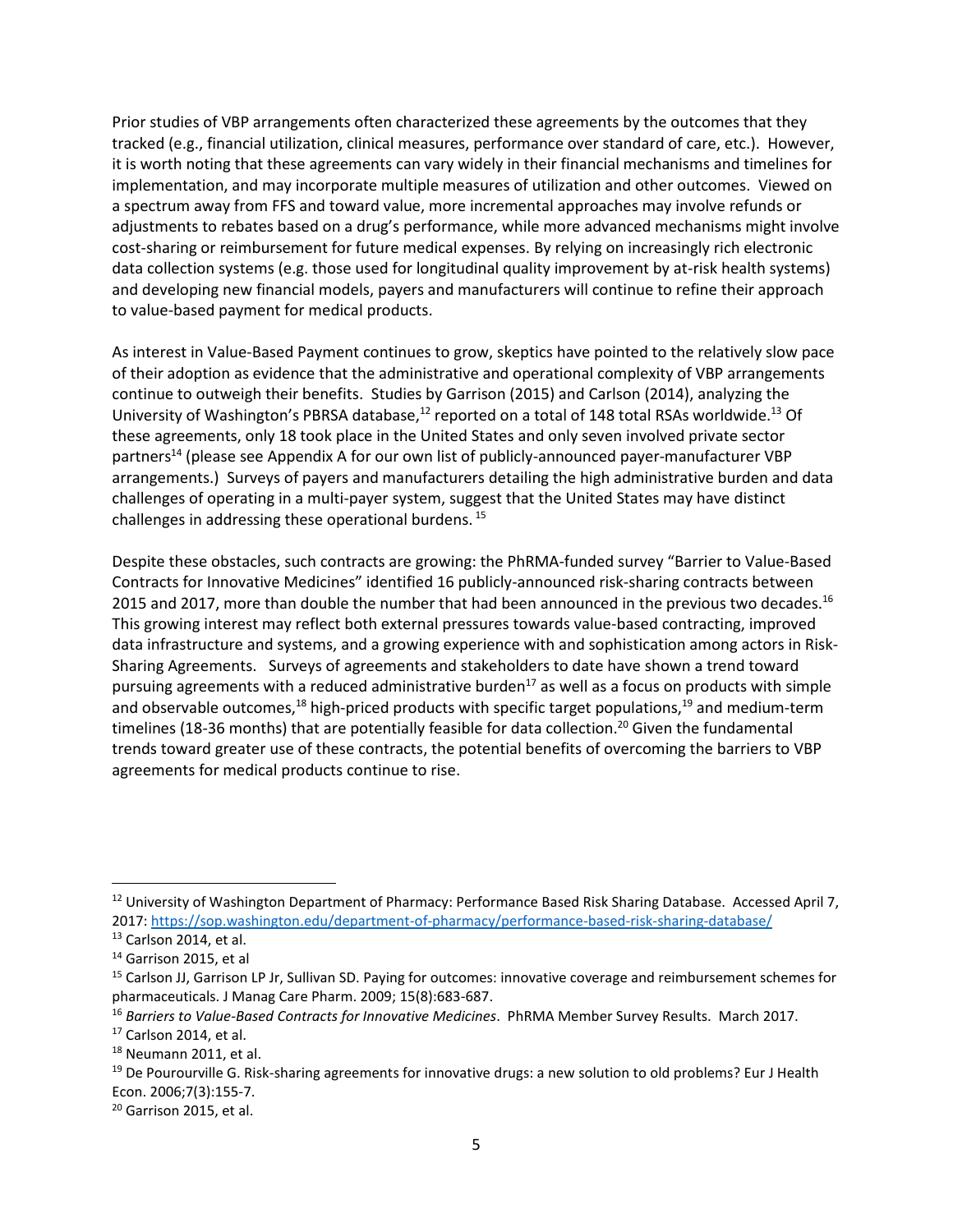### *Model II – Emerging Agreements between Manufacturers and Providers in Alternative Payment Models*

With growing, but still limited, experience in VBP arrangements between manufacturers and payers, there has also been growing interest in the use of these contracts to better align manufacturers and providers as part of alternative payment models. Indeed, provider payments have shifted more from volume and into value-based care than medical product payments, as an array of both public and private value-based payment models for providers have emerged over the past decade, including Accountable Care Organizations (ACOs), payer-provider quality contracts, bundled episode payments, patientcentered medical homes, and payment systems for specialized care or populations with results related to spending and health outcomes. All of these alternative payment models are intended to encourage efficiency and cost savings while maintaining or improving patient outcomes – that is, higher-value care – and to provide better support for clinical care innovation and coordination to achieve greater value. Figure 1 summarizes the goals of providers and manufacturers in engaging in VBP arrangements.

| Table 1: Goals of a Provider-Manufacturer Value-Based Payment |                                           |  |  |  |  |
|---------------------------------------------------------------|-------------------------------------------|--|--|--|--|
| Arrangements                                                  |                                           |  |  |  |  |
| <b>Provider</b>                                               | <b>Manufacturer</b>                       |  |  |  |  |
| <b>Cost Savings</b>                                           | <b>Market Share Expansion</b>             |  |  |  |  |
| Reduce budget impact of medical product                       | Secure full, appropriate utilization of   |  |  |  |  |
| purchase, avoid unnecessary costs due to                      | products                                  |  |  |  |  |
| low quality products or uses                                  |                                           |  |  |  |  |
| <b>Improve Quality</b>                                        | <b>Quality Demonstration</b>              |  |  |  |  |
| Improve performance and outcomes of                           | Ability to demonstrate higher quality or  |  |  |  |  |
| care in alignment with performance                            | superiority of products rather than       |  |  |  |  |
| metrics                                                       | competing on price alone                  |  |  |  |  |
| <b>Potential for Shared Risk</b>                              | <b>Potential for Shared Savings</b>       |  |  |  |  |
| Manufacturer shares risk for additional                       | Manufacturers may be eligible to share in |  |  |  |  |
| costs due to lack of product effectiveness                    | cost savings resulting from improvement   |  |  |  |  |
|                                                               | in outcomes                               |  |  |  |  |

Federal policies have supported this shift towards accountable care. The Medicare Access and CHIP Reauthorization Act (MACRA) provided additional incentives to link payment to quality and efficiency of Care (see Figure 2). As a part of its volume-to-value transition, CMS set a goal of linking 50 percent of traditional Medicare payments to alternative payment models by  $2018<sup>21</sup>$  and many commercial payers and states have also set payment reform goals. The Health Care Payment Learning and Action Network (HCP LAN) APM Framework provides a useful framework for understanding the evolution of alternative payment models shifting from a purely volume-based fee-for-service model (Category 1) to increasing levels of accountability. Payment models in Category 2 continue to rely on FFS payments, with some adjustment for quality or efficiency measures. In contrast, APMs in category 3 or 4 involve an increasing shift from FFS to accountability for patient results. Category 3 APMs remain based primarily on a fee-forservice architecture but have some opportunities for savings or shared risk based on performance and spending. Category 4 APMs move further away from FFS models by tying payments primarily to patientlevel results rather than services, e.g., partial or full capitation with substantial adjustments for quality

<sup>21</sup> CMS Quality Strategy 2016. Accessed April 7, 2017: https://www.cms.gov/medicare/quality-initiatives-patientassessment-instruments/qualityinitiativesgeninfo/downloads/cms-quality-strategy.pdf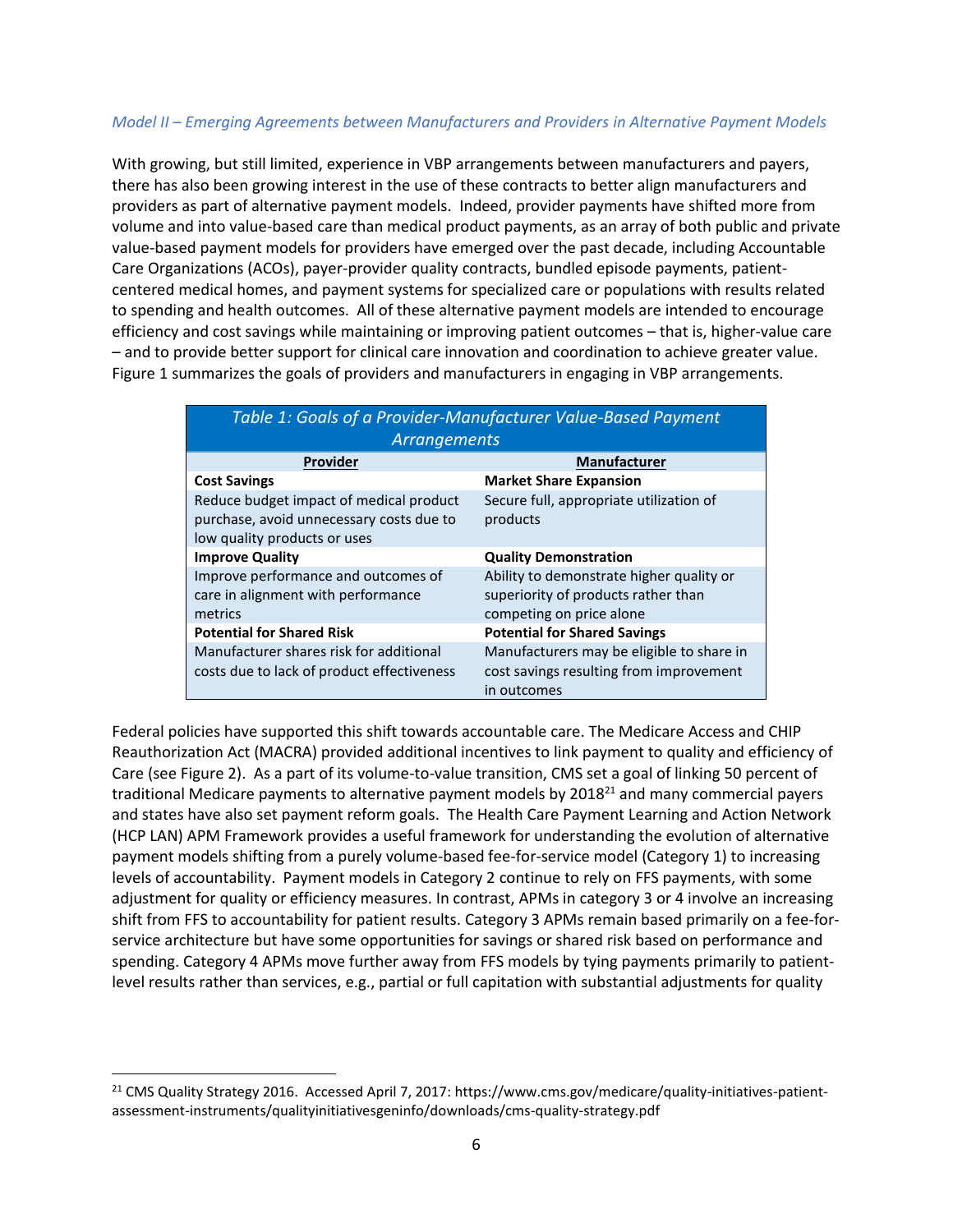performance.<sup>22 23</sup> In each progression through the framework, models shift from paying for volume to paying for value. These provider APM changes create opportunities for stronger alignment with VBP arrangements for medical products: sharing some of the increasing provider APM risk with manufacturers may enable more opportunities to drive toward higher value care with medical products.

#### Figure 2: The Volume to Value Transformation: An Overview

- The Medicare Access and CHIP Reauthorization Act of 2015 (MACRA) aims to shift the U.S. healthcare payment system from a fee-for-service (FFS) model toward a value-based model that links payment to the quality and efficiency of care.
- Under the MACRA scheme, the CMS develops a framework of quality measures to evaluate the performance of physicians, and promotes a variety of Alternative Payment Models (APMs) which ties Medicare payment to providers with outcomes in varying degrees.

#### Lower Risk for Provider **Category 4 Category 3** Category 2 **Category 1 Population-based FFS-Based APMs Traditional FFS FFS Linked to Quality Payment (Capitation)** Payment is still based Payments remain primarily Payments are based on Category 4 payments are on volume of service, related to FFS, but volume of services and the furthest departure but FFS rates are providers are accountable not linked in quality of from FFS, and involve for outcomes on the adjusted based on efficiency of care. population-based quality or outcome population level or entire payments structured to measures. Providers episodes of care. Examples deliver well-coordinated receive a reward or include shared-saving and high-quality care penalty based on their ACOs and limited-risk within a defined or overal performance. **Bundled Payments.** budaet. HHS seeks to have 85 percent of Medicare FFS payments to quality measures by 2016 and 90 percent by 2018. HHS has also set a goal to have 30 percent of Medicare payments in alternative payment models by the end of 2016 and 50 percent by the end of 2018. Source: HCP-LAN Framework

**Framework for Alternative Payment Models** 

Despite these shifts, arrangements in which medical product developers participate in VBP for health care providers are only beginning to emerge, in particular in the medical device space. Our own analysis of publicly-announced provider-manufacturer agreements shows seven such agreements, mostly within the cardiac device space (see Appendix B), although more non-public agreements may exist. While each agreement is individually negotiated, many provider-manufacturer agreements include provisions to share in either excess costs or cost-savings (e.g., Baxter will receive 50 percent of cost savings or share 50 percent of excess costs with Duke Health for procedures using Baxter equipment), agreements that the manufacturer will cover or subsidize the cost of replacement or additional required therapies (e.g., St. Jude will pay a 45 percent rebate to HealthTrust for cardiac resynchronization therapies if lead revision is required within a year), or agreements that the manufacturer will reimburse for the cost of treatment if certain goals are not met (e.g., Medtronic will reimburse multiple hospitals for the cost of

<sup>&</sup>lt;sup>22</sup> Health Care Payment Learning & Action Network. Alternative Payment Model (APM) Framework. January 12, 2016. Accessed April 17, 2017: https://hcp-lan.org/workproducts/apm-whitepaper.pdf

<sup>23</sup> McClellan, M., Richards, R., and Japinga, J. Evidence On Payment Reform: Where Are the Gaps? *Health Affairs Blog.* April 25, 2017. Accessed April 26, 2017: http://healthaffairs.org/blog/2017/04/25/evidence-on-paymentreform-where-are-the-gaps/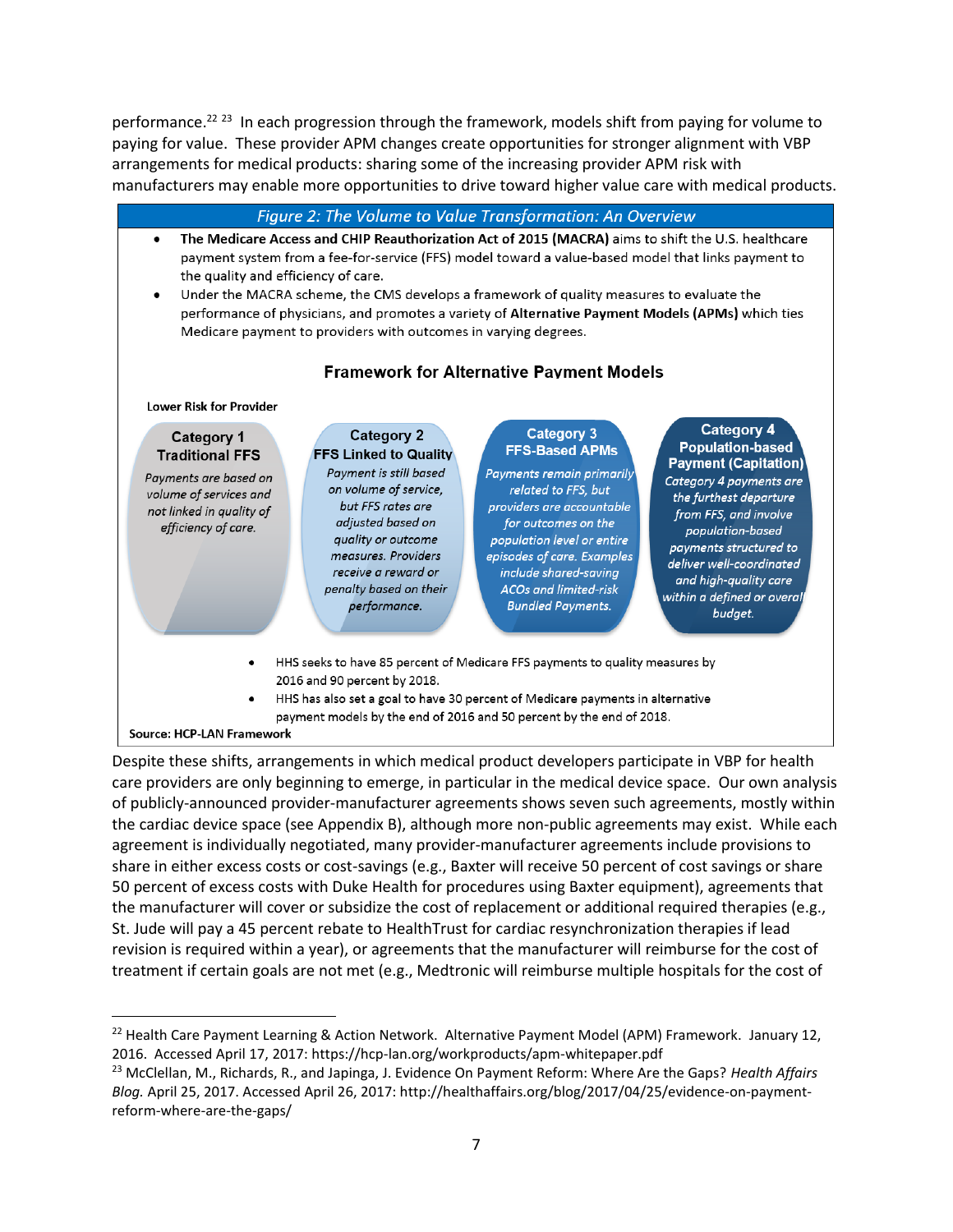infection-related treatments if procedures with Tyrex devices have higher rates of infection than competitors).

Several developments have led to increased interest in VBP arrangements between hospital systems and manufacturers of medical devices. First, such contracts are relatively straightforward extensions of current payment models. Medical devices are often purchased directly by hospital systems, which receive one diagnosis-related group (DRG) global payment for the procedure (or, in the case of an outpatient service, one ambulatory patient classification (APC) global payment for the procedure) regardless of medical product cost.<sup>24</sup> Under prior payment schemes, medical devices competed primarily for hospital contracts on cost with little direct financial incentive to consider quality.<sup>25</sup> With hospital reimbursements now directly affected by patient outcomes such as readmission rates, hospitalacquired infection rates, quality adjustments, including "episode" quality measures, both hospitals and manufacturers are now moving towards solutions focused on value. Penalties related to poor outcomes for congestive heart failure patients may be a driving force behind the proliferation of cardiac device VBP arrangements, which compose the bulk of products currently covered under these providermanufacturer arrangements.<sup>26</sup> Additional benefits of increased provider-manufacturer contracts may include manufacturer specialized knowledge and capabilities for targeting products, using them effectively, and avoiding complications, and manufacturer resources that could support investments in care redesign needed for provider success in APMs.

Although VBP arrangements between providers and manufacturers are emerging, there are several major barriers to their more widespread adoption. First, many manufacturers in both the pharmaceutical and device space may be wary of jumping into a still-developing market for alternative payment models, with uncertainty about both the pace and nature of payment reforms that will occur, as well as inexperience in how to collaborate to reform care successfully. Second, direct value-based purchasing for devices requires fewer fundamental changes than are required for broader inclusion of other medical products in APMs, which have a complex system of largely volume-based contract arrangements among purchasing organizations, Pharmacy Benefit Managers, payers, pharmacy systems, and other stakeholders. For example, Medicare APM contracts do not include accountability for pharmaceutical spending for self-administered drugs (i.e., covered under Medicare Part D), and relatively little has been reported about the extent to which commercial ACO contracts require accountability for pharmaceutical spending.<sup>27</sup> Navigating this added complexity in contract negotiations may increase operational burdens. Third, existing regulatory requirements (e.g., the Medicaid "best price" provision of the Medicaid prescription drug rebate program) are an active disincentive for the implementation of VBP arrangements for private payers. Lastly, Garrison (2015) found that manufacturers expressed skepticism around population-based agreements given the many unknowns

 $\overline{a}$ 

<sup>&</sup>lt;sup>24</sup> The Medicare program contains a pass-through system designed to compensate for the costs of new technologies that are not captured in the global DRG or APC payment. These pass-through payments last for two to three years, until their costs are ultimately folded into the DRG or APC. *See* Social Security Act §§ 1886(d)(5)(K) and (L) and 1833(t)(6). These payments, which arguably foster adoption of new technologies, are still made on a volume, not a value, basis.

<sup>25</sup> Garfield, S. S., & Armstrong, S. O. (May-June 2014). Risk Sharing for Medical Devices: Has the Time Come? *ISPOR Connections, 20*(3), 4-5.

<sup>26</sup> Lee, J. (December 8, 2014). Devicemakers explore risk-based contracts with hospitals. *Modern Healthcare*, *44*(49), 14.

<sup>&</sup>lt;sup>27</sup> Colla CH, Lewis VA, Beaulieu-Jones BR, Morden NE. Role of pharmacy services in accountable care organizations. J Manag Care Spec Pharm. 2015;21(4):338-44. Available

at: [http://www.jmcp.org/doi/10.18553/jmcp.2015.21.4.338.](http://www.jmcp.org/doi/10.18553/jmcp.2015.21.4.338)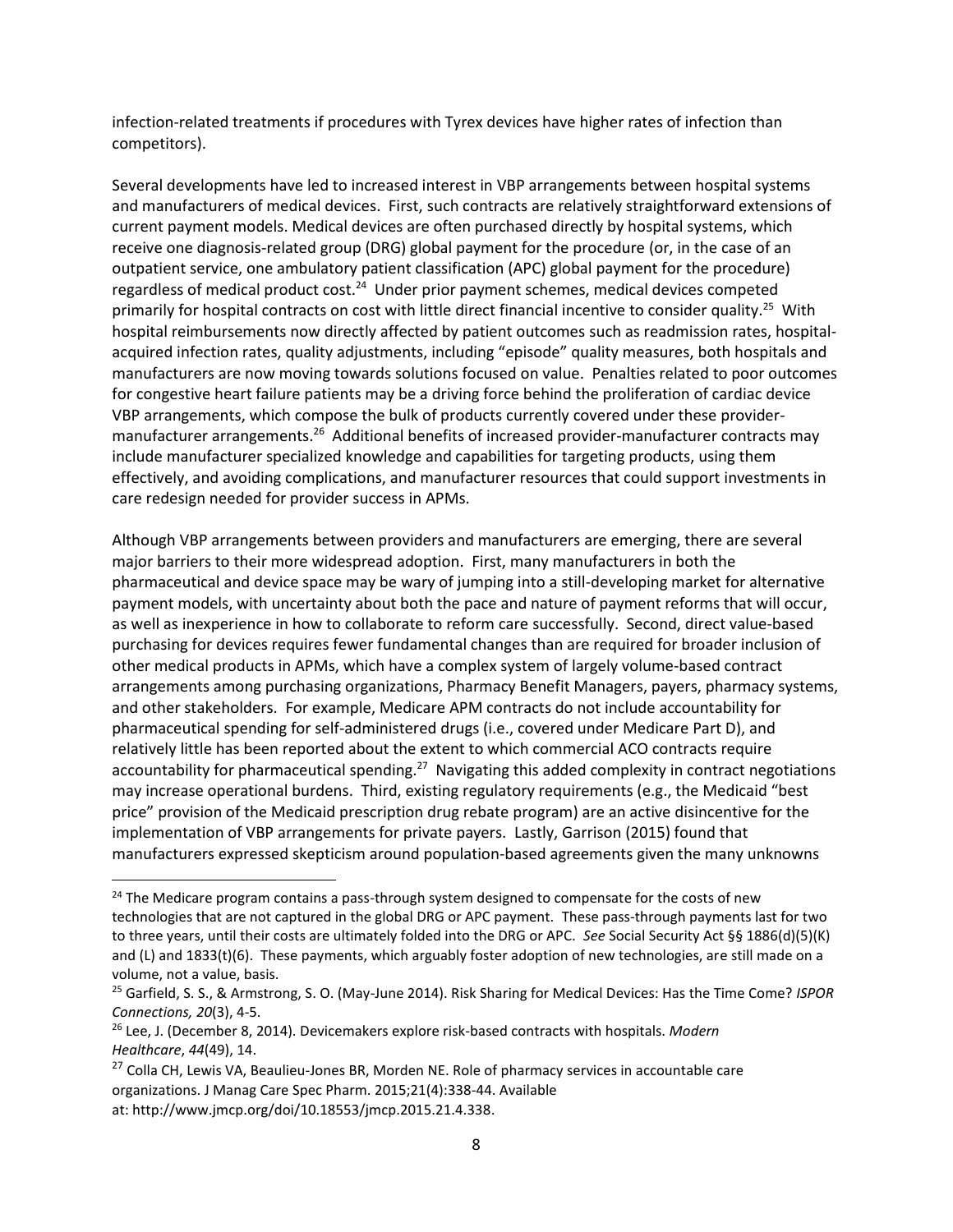around compliance, prescribing, and other factors that cannot be controlled by the manufacturer.<sup>28</sup> This reluctance to embrace indirect risk could inhibit future agreements with providers in APMs.

# **Obstacles to Increased Implementation of Value-Based Payment arrangements in the United States**

Several recent publications, including the PhRMA -funded "Barriers to Value-Based Contracts," NEHI's "Rewarding Results" white paper, and Ward et al.'s 2016 *Health Affairs* article report results of attempts to survey payers, pharmaceutical benefit managers, manufacturers, and other health system stakeholders to identify common concerns, barriers, and possible solutions to advance the implementation of Value-Based Payment agreements. All of these reports show that stakeholders involved in VBP negotiations face significant operational and administrative challenges, and that questions about legal and regulatory issues impede negotiation and execution of Value-Based Payment agreements. Ward (2016) found that uncertainty created by legal and regulatory issues – including price reporting requirements, Medicaid rebate requirements, the federal Anti-Kickback Statute, the physician self-referral statute and regulations for off-label communication – were viewed as the most critical barriers, although the degree to which stakeholders viewed these as obstacles ranged from prohibitive to minor.<sup>29</sup> PhRMA's recent survey found that while Medicaid's "best price" rule and anti-kickback concerns were considered significant barriers, the issues rated a "high" or "very high" level concern by the most respondents were operational challenges such as the inability to measure outcomes reliably.<sup>30</sup> Many of the legal and regulatory barriers to Value-Based Payments stem from legal structures built on a largely FFS model, with different methods required to develop a more flexible approach to value-based care. The major legal, regulatory, and operational barriers are described below, along with potential solutions that have been proposed.

#### *Anti-Kickback Statute*

To reduce fraud and abuse, the federal Anti-Kickback Statute<sup>31</sup> prohibits any exchange of remuneration (or offer of exchange of remuneration) that would reward the referral of business paid for by federal healthcare programs.<sup>32</sup> Because VBP arrangements are not explicitly rebates or discounts, the payment arrangement itself could be considered an incentive, or the inclusion of certain types of ongoing evaluations of health outcomes related to the use of the drug or device.<sup>33</sup> Many cooperative arrangements have the possibility of being interpreted as improper incentives to increase utilization, so

<sup>28</sup> Garrison 2015, et al.

<sup>&</sup>lt;sup>29</sup> Ward, A. S., Linthicum, M., Drozd, M., Silverstein, A. R., & Vandigo, J. (2016, November 4). Regulatory, Legal Uncertainties Are Barriers To Value-Based Agreements For Drugs. *Health Affairs Blog.* Retrieved April 11, 2017, from http://healthaffairs.org/blog/2016/11/04/regulatory-legal-uncertainties-are-barriers-to-value-basedagreements-for-drugs/

<sup>30</sup> *Barriers to Value-Based Contracts for Innovative Medicines*. PhRMA Member Survey Results. March 2017. <sup>31</sup> 42 U.S.C. § 1320a-7b

<sup>&</sup>lt;sup>32</sup> Nussbaum S. and Ricks D. (January 29, 2016.) Discovering New Medicines And New Ways To Pay For Them. Health Affairs Blog, Available at: [http://healthaffairs.org/blog/2016/01/29/discovering-new-medicines-and-newways-to-pay-for-them/]

<sup>33</sup> Farber D, Shakow J, and Pinto PN. (March 4, 2016). All Foam, No Beer: Broad Uptake of Value-Based Pricing for Prescription Drugs Unlikely Without Serious Legislative Change. Bloomberg Pharmaceutical Law & Industry Report, 14 PLIR 10. Available at: [http://www.kslaw.com/imageserver/KSPublic/library/publication/2016articles/3-4- 2016 Bloomberg BNA.pdf]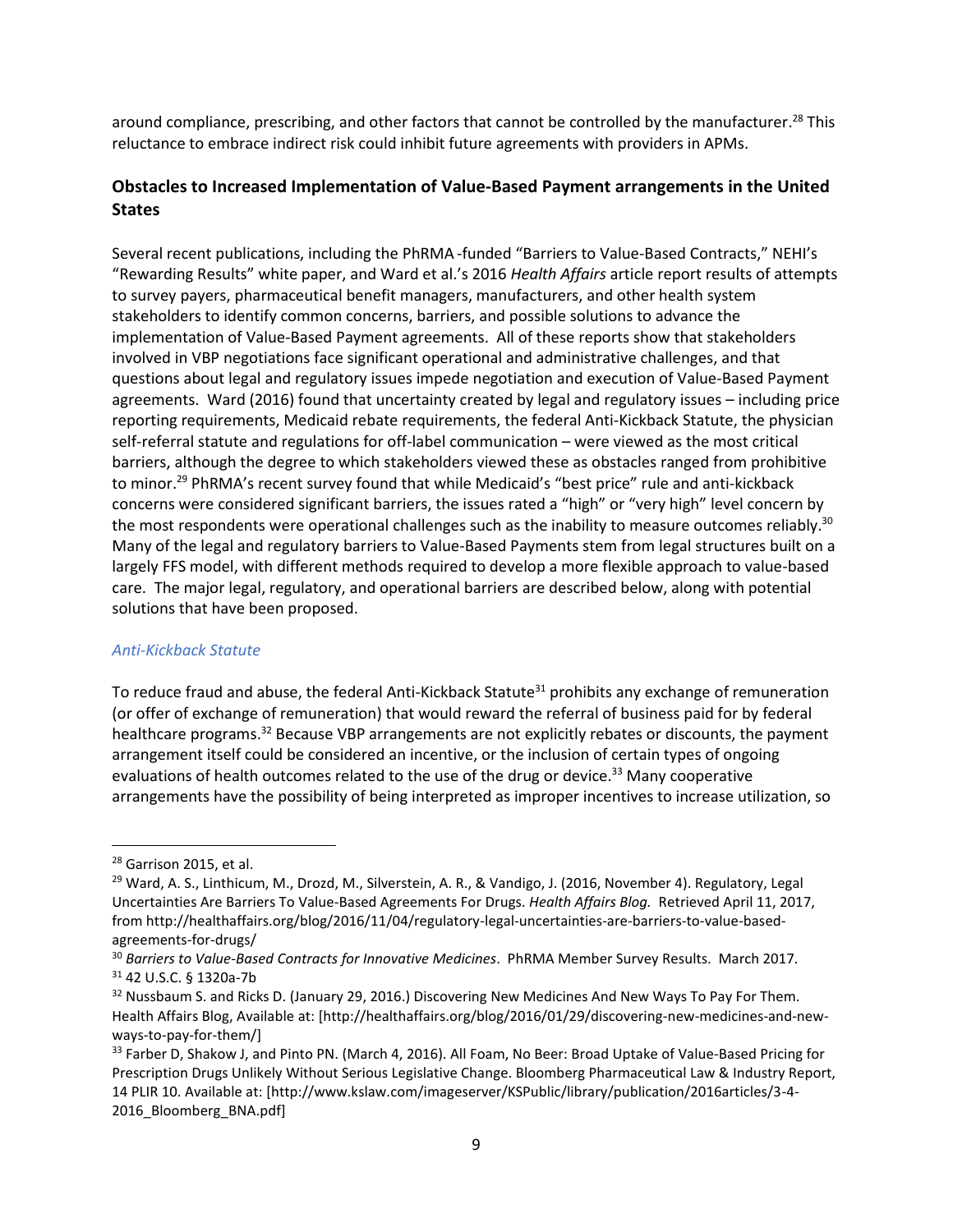a variety of "safe harbors" have been created within the law to allow for things like price reductions to managed care plans and referral agreements for specialty services.<sup>34</sup>

There are a variety of views about the extent to which VBP arrangements fall under the Anti-Kickback Statute; clearly, some manufacturers and payers have concluded that the VBP arrangements they have already executed are not implicated by the Statute.<sup>35</sup> If a VBP arrangement is strictly limited to the commercial insurance space, it is not subject to the Anti-Kickback Statute. But participants are hesitant to institute VBP arrangements in the context of public programs. <sup>36</sup> Certain contracting strategies can be pursued to limit Anti-Kickback Statute liability. One example is a manufacturer offering a stepwise discount on a drug along with funding interventions to improve patience adherence for all products in the therapeutic class. If adherence goals across the class are met, the manufacturer's contract partner gets a limited discount on the manufacturer's drug, and if adherence goals are not met, the partner gets a larger discount on the drug. This way, the manufacturer's offer of an intervention is not tied to the volume of prescriptions, since it addresses adherence to the entire therapeutic class, and it is thus unlikely to be considered an incentive for prescribing the manufacturer's drug.<sup>37</sup> However, the law is still sufficiently broad to create uncertainty for manufacturers and payers, particularly in "pay for results" discounts or arrangements in which manufacturers agree to provide medication adherence information or other support.<sup>38</sup>

To reduce this uncertainty, the Department of Health and Human Services Inspector General could create additional safe harbors and define value-based arrangements in a manner that would make them permissible under the Anti-Kickback Statute. As part of the Affordable Care Act, Congress authorized waivers from the Anti-Kickback Statute for hospitals that participated in ACO arrangements.<sup>39</sup> NEHI recommends new safe harbors in three areas: 1) data and analytics (allowing cost-sharing for the determination of outcomes defined in the agreements), 2) warranties of performance (allowing refunds for non-response or when a drug otherwise doesn't meet the level of effectiveness set in the agreement), and 3) medication adherence support services and interventions (allowing manufacturers to provide adherence support, as long as it is not tied to volume of drugs dispensed).<sup>40</sup> Such "safe harbors" for joint investments and activities involving different types of providers have been proposed and developed for ACOs and other APMs in Medicare. In 2011, when CMS released the final rule on ACOs under the Affordable Care Act, CMS and HHS OIG jointly issued a rule outlining waivers from certain restrictions, including those related to the Anti-Kickback Statute, which would be accessible to

<sup>34</sup> Homchick, R. Federal Anti-Kickback Statute Primer. Davis Wright Tremaine LLP. Available at:

<sup>[</sup>https://www.healthlawyers.org/events/programs/materials/documents/fc12/101\_homchick\_williams.pdf] <sup>35</sup> *Rewarding Results: Moving Forward on Value-Based Contracting for Biopharmaceuticals*. The Network for Excellence in Health Innovation. March 2017.

<sup>&</sup>lt;sup>36</sup> Kelly, C. (November 6, 2016). US Outcomes-Based Contracts: Big Uptick In Interest, But Not Execution. Available at: https://invivo.pharmamedtechbi.com/IV004953/US-OutcomesBased-Contracts-Big-Uptick-In-Interest-But-Not-Execution

<sup>&</sup>lt;sup>37</sup> Studin, I. (February 2002) Reframing the Pharmaceutical Manufacturer/Health Plan Relationship in Managed Care. Managed Care Magazine. Avalaible at: https://www.managedcaremag.com/archives/2002/2/reframingpharmaceutical-manufacturerhealth-plan-relationship-managed-care

<sup>&</sup>lt;sup>38</sup> Ward et al.

 $39$  Social Security Act § 1899(f). The Inspector General applied similar waiver authority for participants in the pioneer ACO program.

<sup>40</sup> *Rewarding Results: Moving Forward on Value-Based Contracting for Biopharmaceuticals*. The Network for Excellence in Health Innovation. March 2017.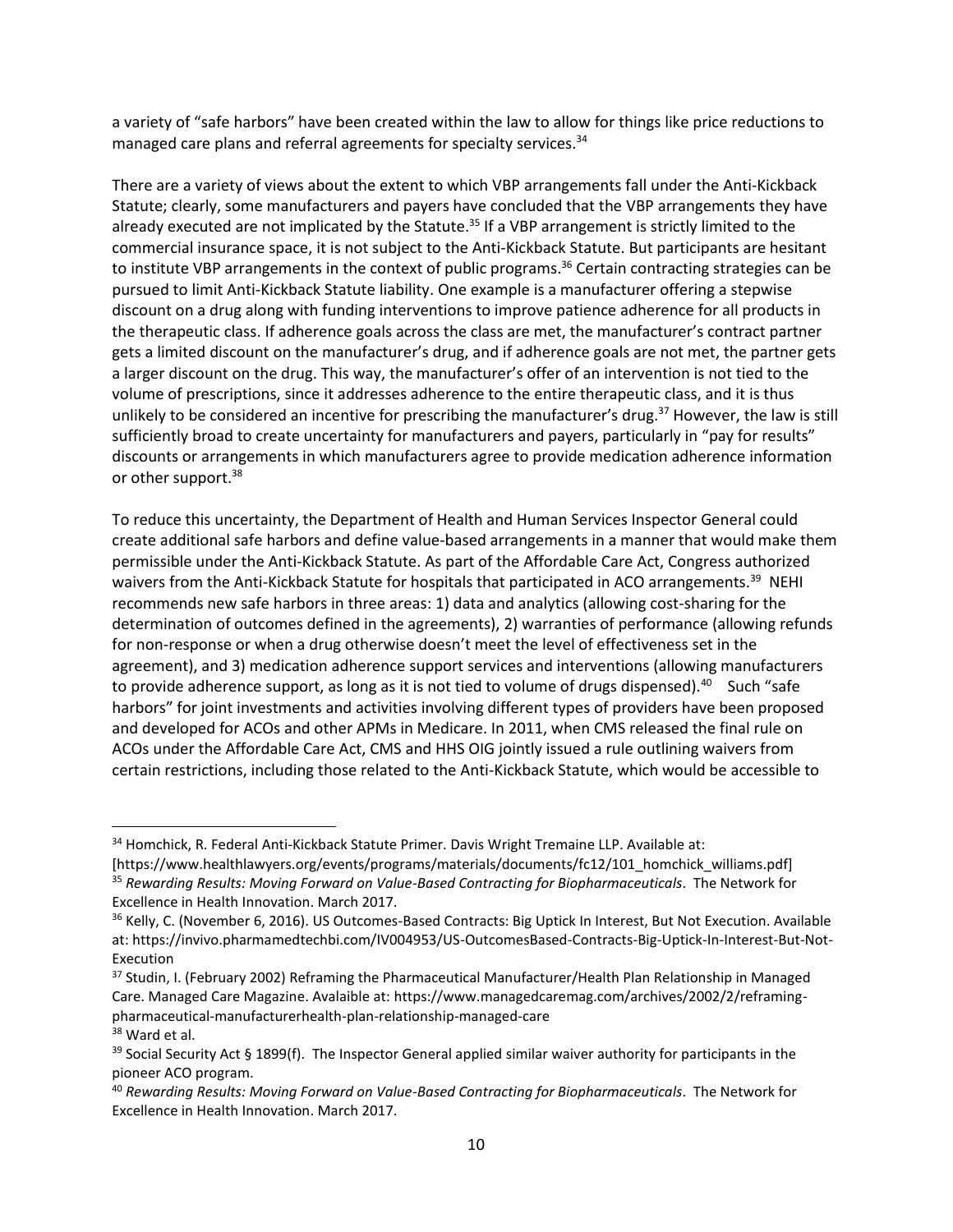ACOs participating in the Medicare Shared Savings Program.<sup>41</sup> Thus, coordinated regulatory action is possible in the context of enabling value-based cooperation, and should be approached with these examples in mind when seeking similar changes to enable VBP arrangements.

#### *Government Pricing Challenges: Best Price in Medicaid and 340B; Average Sales Price in Medicare Part B*

Discounts triggered by provisions in VBP arrangements can have implications for other sales of that particular product. For every outpatient drug covered by Medicaid, manufacturers must pay quarterly rebates to state Medicaid agencies. These rebates are determined based in part on the Average Manufacturer Price (AMP) and the "best price" for each drug, which must be provided to CMS quarterly.<sup>42</sup> The best price is set by the single lowest price for which the manufacturer sold the drug during the quarter with limited exceptions such as sales to government payers, sales outside of the United States, and sales to Medicare Part D plans. The unit rebate for generic drugs is a set percentage (currently 13 percent) of AMP. For brand-name drugs, however, the unit rebate amount is set as the greater of either a fixed percentage (currently 23.1 percent) of the AMP or the AMP minus the best price (with some exceptions).<sup>43</sup> Though there are some complicating factors, this can be thought of as the manufacturer offering to all Medicaid agencies the best price anyone received on that drug during the quarter. For drugs with large Medicaid markets – such as the new Hepatitis C therapies, for example – this is a significant concern, since, hypothetically, a discount for even one patient's use of the drug (such as a non-responder, for which the payer may receive a full rebate under a VBP arrangements) could significantly raise the rebate liability for the manufacturer to Medicaid programs across the country – requiring full rebates on all uses of the drug in every Medicaid program.<sup>44</sup>

Best price ripple effects are also seen in the 340B Drug Pricing Program,<sup>45</sup> which requires manufacturers who wish to participate in the Medicaid program to provide discounts on outpatient drugs to eligible ("covered") healthcare entities. The discounted prices for covered entities are established through calculations that, again, involve the AMP and best price, so setting a new, lower best price through provisions of a VBP arrangement could require deeper discounts on that drug for thousands of 340Bcovered entities.<sup>46</sup>

Medicare Part B doesn't include explicit discounts or rebates, but the reimbursements to providers for these physician-administered drugs are calculated with a volume-weighted average (known as ASP) of all various prices offered by the manufacturer on that drug, including rebates and discounts in other settings.<sup>47</sup> Therefore, discounts provided in the context of performance on VBP arrangements could lower the ASP for the drug, causing providers to receive lower reimbursements from Medicare Part B when they use it.<sup>48</sup> Despite price calculation concerns, a number of VBP arrangements for oral and physician-administered drugs have been implemented. One strategy manufacturers may be using to contract around this issue is the inclusion of a clause that stipulates that the combined total of rebates and outcomes-based discounts under the agreement will never exceed the Medicaid rebate, essentially

<sup>41</sup> *See* 76 Fed. Reg. 67992 (Nov. 2, 2011) (setting forth requirements for waivers).

<sup>&</sup>lt;sup>42</sup> section 1927(b)(3) of the Social Security Act [42 U.S.C. § 1396r-8]

<sup>&</sup>lt;sup>43</sup> Medicaid.gov. Medicaid Drug Rebate Program. https://www.medicaid.gov/medicaid/prescriptiondrugs/medicaid-drug-rebate-program/index.html

<sup>44</sup> Farber D. 2016 et al.

<sup>45</sup> established in Section 340B of Public Health Service Act, codified at 42 USC 256b

<sup>46</sup> Farber D. 2016 et al.

<sup>47</sup> 42 U.S.C. § 1395w-3a

<sup>48</sup> Farber D. 2016 et al.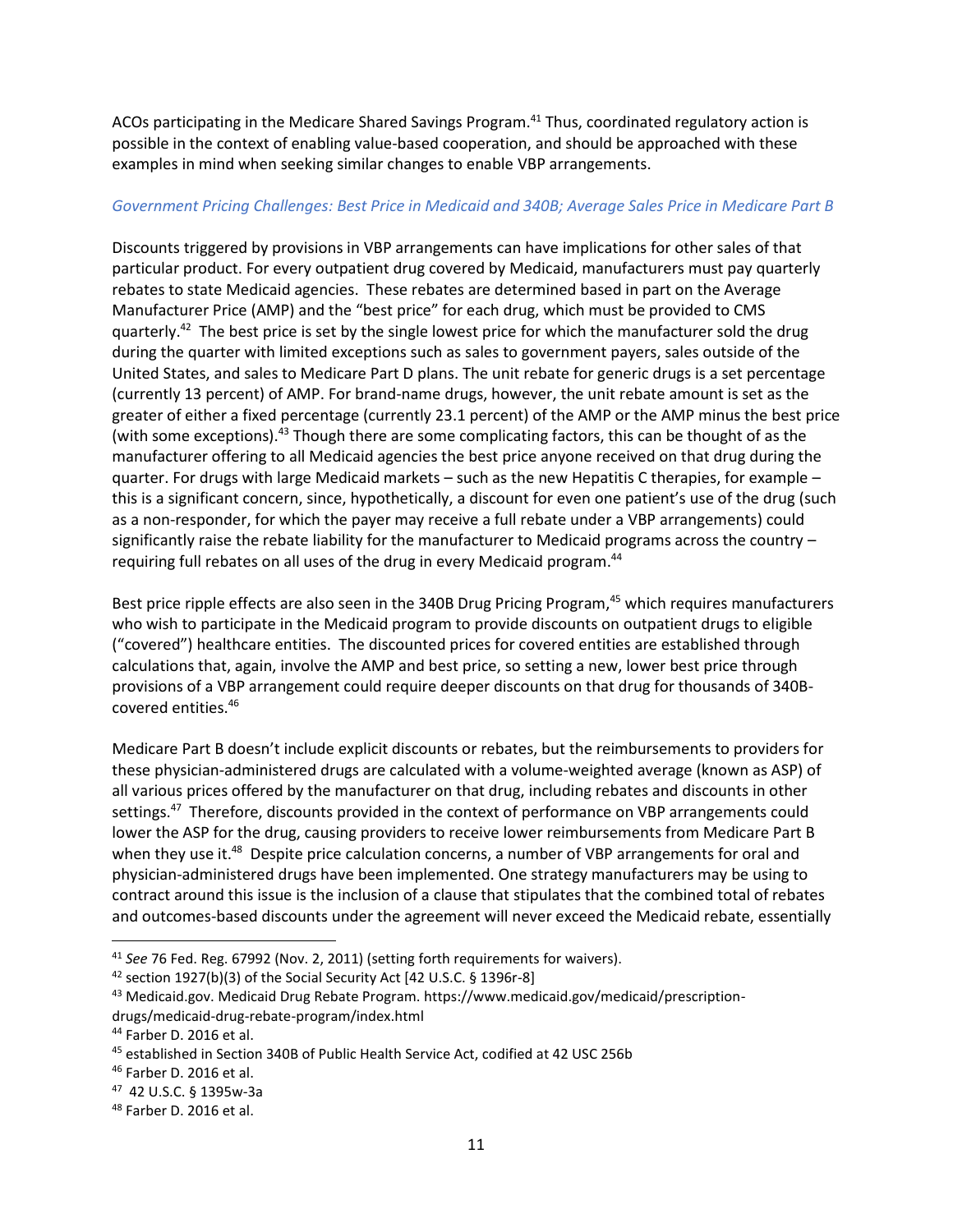creating a failsafe to ensure the VBP arrangement doesn't create any additional Medicaid rebate liability.<sup>49</sup> Of course, such a constraint may limit the utility of the arrangement as an incentive to improve value.

Though careful contract formulation can be helpful, best price issues are still frequently cited as a significant obstacle to increased participation in VBP arrangements.<sup>50,51</sup> To further address this problem, experts and stakeholders have recommended that CMS, with stakeholder input, develop a consensus definition of value-based contracts to support additional guidance, support pilots of value-based contracting projects, and release guidance that clarifies and refines the applicability of best price.<sup>5253</sup> CMS has issued previous guidance that encourages negotiation of supplemental rebates which would be excluded from best price calculations, but concerns have been raised that not enough detail was provided on how to structure those agreements in such a way to be sure that best price determinations will not be affected.<sup>54</sup> Moreover, that CMS guidance only applies in the context of sales to Medicaid agencies, not private payers. An explicit legislative exemption of prices in the context of VBP arrangements from the determination of Medicaid best prices and calculation of Medicare Part B ASP is a potential broader solution; this approach was used to exempt Medicare Part D drug prices from best price determination.<sup>55</sup> Additionally, a variety of Medicaid stakeholders, including the National Academy of State Health Policy, the National Association of Medicaid Directors, and the Medicaid Health Plans of America, have urged CMS to allow for more flexibility for state Medicaid programs to negotiate VBP arrangements with manufacturers.<sup>56,57</sup> CMS itself has asked for stakeholder input on this question in the context of payment arrangements for direct acting antivirals used in the treatment of Hepatitis C.<sup>58</sup>

# *FDA Regulation of Payer-Manufacturer Communication*

FDA currently regulates communication between manufacturers and other entities through a patchwork of rules and guidance documents. The agency's regulation of such communication largely hinges on the relationship of the information being shared to the approved product label. Of particular note for VBP arrangements are statutory guidelines that provide for the sharing of health care economic information (HCEI) between manufacturers and payer groups, which were first established in Section 114 of the 1997

<sup>&</sup>lt;sup>49</sup> Kelly, C. (November 6, 2016). US Outcomes-Based Contracts: Big Uptick In Interest, But Not Execution. Available at: https://invivo.pharmamedtechbi.com/IV004953/US-OutcomesBased-Contracts-Big-Uptick-In-Interest-But-Not-Execution

<sup>50</sup> Ward, et al.

<sup>51</sup> *Barriers to Value-Based Contracts for Innovative Medicines*. PhRMA Member Survey Results. March 2017.

<sup>52</sup> *Rewarding Results: Moving Forward on Value-Based Contracting for Biopharmaceuticals*. The Network for Excellence in Health Innovation. March 2017

<sup>&</sup>lt;sup>53</sup> Eli Lilly and Company and Anthem. (January 29, 2016). Promoting Value-Based Contracting Arrangements. Available at: https://lillypad.lilly.com/WP/wp-content/uploads/LillyAnthemWP2.pdf

<sup>&</sup>lt;sup>54</sup> Margulies R. CMS releases guidance to states and manufacturers on Medicaid value based purchasing arrangements. Foley Hoag LLP. July 15th, 2016. Accessed at:

<sup>[</sup>http://www.medicaidandthelaw.com/2016/07/15/cms-releases-guidance-to-states-and-manufacturers-onmedicaid-value-based-purchasing-arrangements/]

<sup>&</sup>lt;sup>55</sup> Farber D. 2016 et al.; see also Social Security Act at § 1927(c)(1)(C)(i)(VI).

<sup>&</sup>lt;sup>56</sup> *Rewarding Results: Moving Forward on Value-Based Contracting for Biopharmaceuticals. The Network for* Excellence in Health Innovation. March 2017

<sup>57</sup> "States and the rising cost of Pharmaceuticals: A Call to Action." National Academy for State Health Policy, October 2016.

<sup>&</sup>lt;sup>58</sup> The letters are available on CMS' website. See [https://www.medicaid.gov/medicaid/prescription](https://www.medicaid.gov/medicaid/prescription-drugs/hcv/index.html)[drugs/hcv/index.html.](https://www.medicaid.gov/medicaid/prescription-drugs/hcv/index.html)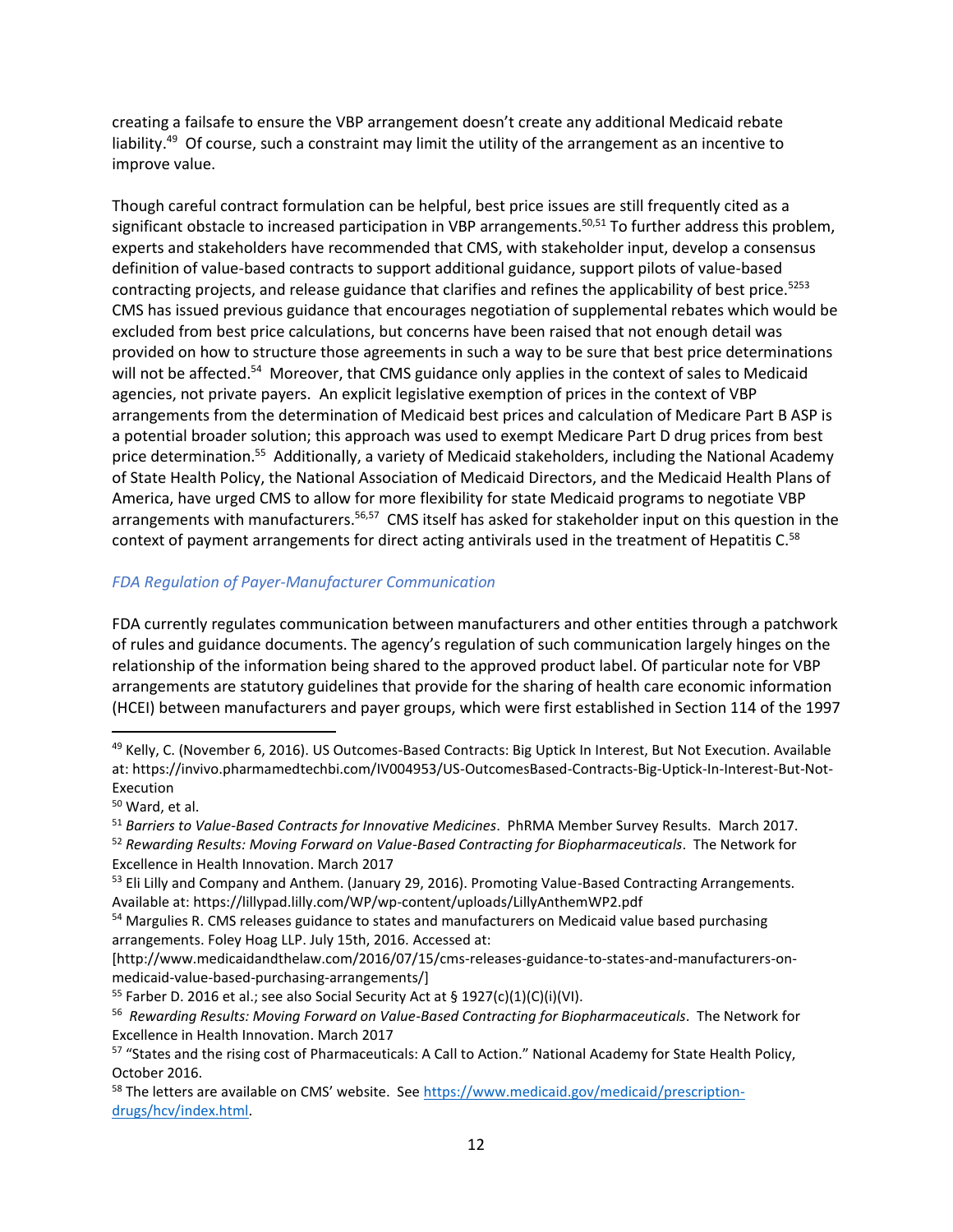Food and Drug Administration Modernization Act (FDAMA).<sup>59</sup> As written, however, the original text of FDAMA Section 114 provided limited clarity for manufacturers around key terms, with no formal definition for what constituted HCEI. Ambiguity in what information could be shared and the process for sharing it has been sufficient to discourage some attempts at VBP arrangements.

A range of recent efforts have aimed to address this ambiguity. Language in the  $21<sup>st</sup>$  Century Cures Act, passed in December 2016, detailed the underlying definition of HCEI, broadened the types of payer groups that could be considered acceptable audiences for HCEI, and potentially allowed for some flexibility in how closely HCEI must relate to the approved product label. In January 2017, FDA issued subsequent draft guidance that incorporated these statutory changes and sought to provide additional clarity on the types of information that it considers to constitute HCEI.<sup>60</sup> The draft guidance also introduced the possibility of sharing HCEI with payer groups prior to FDA approval of a new drug. Still, some questions remain around these processes as the agency continues to solicit feedback on its draft guidance.<sup>61</sup>

Value-based contracts for medical products also involve analysis of quality and health outcome data. To the extent that information relevant to contract negotiations for VBP arrangements may *not* be considered HCEI or related to an approved indication as defined by guidance, lack of clarity about other off-label communication oversight by FDA in the context of new payment models may also hamper uptake. Draft guidance was issued in January 2017 related to manufacturer communications consistent with product labeling, $62$  as well as a memorandum outlining FDA's current stance on communication related to unapproved uses and the First Amendment rights of sponsors.<sup>63</sup> These draft documents largely establish an FDA approach in which *some* information that is not contained within an approved label may be communicated, but must still, at minimum, be related to the approved indication, population, dosing, and directions for handling.

While the Agency is seeking input to refine these communications-related guidance documents, VBP arrangements will depend on how well the information that needs to underpin such agreements comports with the definition of HCEI and of information contained within the approved product label. If outcomes measures that could potentially form the basis of an agreement can only be related to approved populations, indications, or other properties defined within the label, VBP arrangements may continue to face challenges at the intersection of off-label communications and real-world use. Expecting the FDA to issue finalized guidance on provision of HCEI in 2017, stakeholders have recommended continuing conversations between FDA and stakeholders on VBP arrangements and the effects of communication restrictions.<sup>64</sup> Further consideration of the impact on manufacturer incentives of value-based contracts may also be important. To the extent that manufacturer revenues depend on improvements in valid outcome measures rather than volume of sales, the risk-benefit assessment of

 $\overline{a}$ 

<sup>59</sup> Food and Drug Administration Modernization Act of 1997 § 102, 42 U.S.C. § 4332 (1997).

<sup>60</sup> FDA Guidance: United States Government. U.S. Food and Drug Administration. (2017). *Drug and Device Manufacturer Communications with Payors, Formulary Committees, Similar Entities*. Silver Spring, Maryland. FDA. <sup>61</sup> FDA Federal Register Notice: Manufacturer communications Regarding Unapproved Uses of Approved or Cleared Medical Products, Federal Register. 82(12):6367 (January, 19, 2017).

<sup>62</sup> FDA Guidance: United States Government. U.S. Food and Drug Administration. (2017). *Medical Product Communications that are Consistent with the FDA-Required Labeling*. Silver Spring, Maryland. FDA.

<sup>63</sup> FDA Memorandum: United States Government. U.S. Food and Drug Administration. (2017). *Public Health Interests and First Amendment Considerations Relation to Manufacturer Communication Regarding Unapproved Uses of Approved or Cleared Medical Products.* Silver Spring, Maryland. FDA.

<sup>64</sup> Recommendations included in NEHI, PhRMA, and *Health Affairs* publications.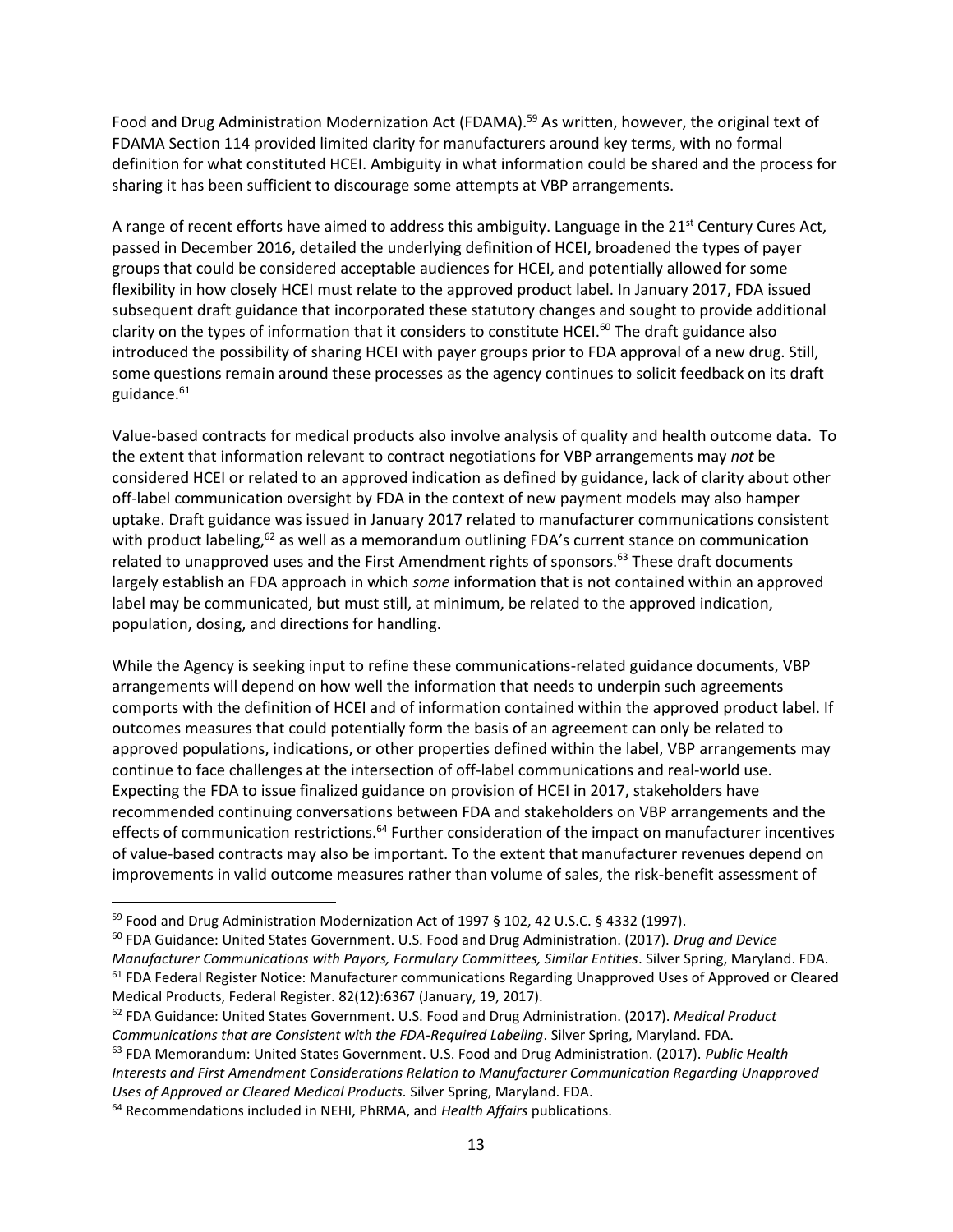off-label communications may change. That is, if manufacturer revenues have little relation to sales volume but are primarily based on improved outcomes or demonstrated higher value, it may be reasonable to conclude that off-label communications between manufacturers and providers in the contract are more likely to be beneficial for public health.

## *Operational Challenges*

As previously noted, concerns related to administrative burden, ability to identify and agree on outcome measures, data infrastructure and accessibility issues for tracking and monitoring patient data, and alignment of payer and manufacturer incentives remain top concerns for stakeholders in value-based payment scenarios. Ensuring the requisite expertise and resources to properly execute these agreements can be a major barrier, particularly for smaller or public payers. While some administrative burdens have been ameliorated as payers and manufacturers gain more experience in negotiating agreements, significant challenges remain with regard to the health system's capacity to access, track, and analyze patient outcomes. According to the PhRMA Survey, the "inability of the payer, manufacturer, or third party to measure outcomes" rates as the highest stakeholder concern (75 percent), with "lack of payer culture and capabilities for tracking and measuring outcomes" (68 percent) a close second.<sup>65</sup> Given the trade-offs between complexity of outcomes and operational burden, many payers have expressed a preference towards VBP arrangements that decrease administrative burden and rely on clear, measurable clinical outcomes such as blood glucose levels or tumor shrinkage.<sup>66</sup> Although each individual VBP agreement may reflect different costs and benefits related to patient population, treatment, duration of treatment, and difficulty of monitoring outcomes, defining and agreeing upon outcomes measurements within a VBP arrangement that balances potential benefits with their administrative costs is a key operational challenge.

#### *Data Constraints*

 $\overline{a}$ 

Data collection, accessibility, and interoperability are related challenges for the execution of VBP arrangements. The difficulty of monitoring and analyzing the type of patient data needed to execute VBP arrangements can be considerable. Many payers do not have access to the EHR data or lab results that would be needed to track longitudinal outcomes, and those that do often still face data that is incomplete or does not reliably capture information on outcomes of concern for the agreement, such as patient adherence, toxicity, desired endpoint, etc.<sup>67</sup> With increasing pressure to demonstrate value for high-cost therapies, interest in "Real-World Evidence" including patient-reported outcomes are increasingly seen as crucial to determining effectiveness and patient satisfaction in chronic conditions such as cancer, multiple sclerosis, chronic obstructive pulmonary disease, and rheumatoid arthritis.<sup>68</sup>

To improve the capability of stakeholders to execute and monitor Value-Based Payment agreements that require access to patient data, stakeholders have emphasized the need to improve data systems and interoperability, including improved access to relevant patient data such as medication adherence, pharmacy, or laboratory results. Within the NEHI report, support for the development of validated

<sup>65</sup> *Barriers to Value-Based Contracts for Innovative Medicines*. PhRMA Member Survey Results. March 2017. <sup>66</sup> Garrison et al, 2015.

<sup>&</sup>lt;sup>67</sup> Fox J and Watrous M. "Overcoming Challenges of Outcomes-Based Contracting for Pharmaceuticals: Early Lessons From the Genentech-Priority Health Pilot." April 3, 2017.

<sup>68</sup> *Rewarding Results: Moving Forward on Value-Based Contracting for Biopharmaceuticals*. The Network for Excellence in Health Innovation. March 2017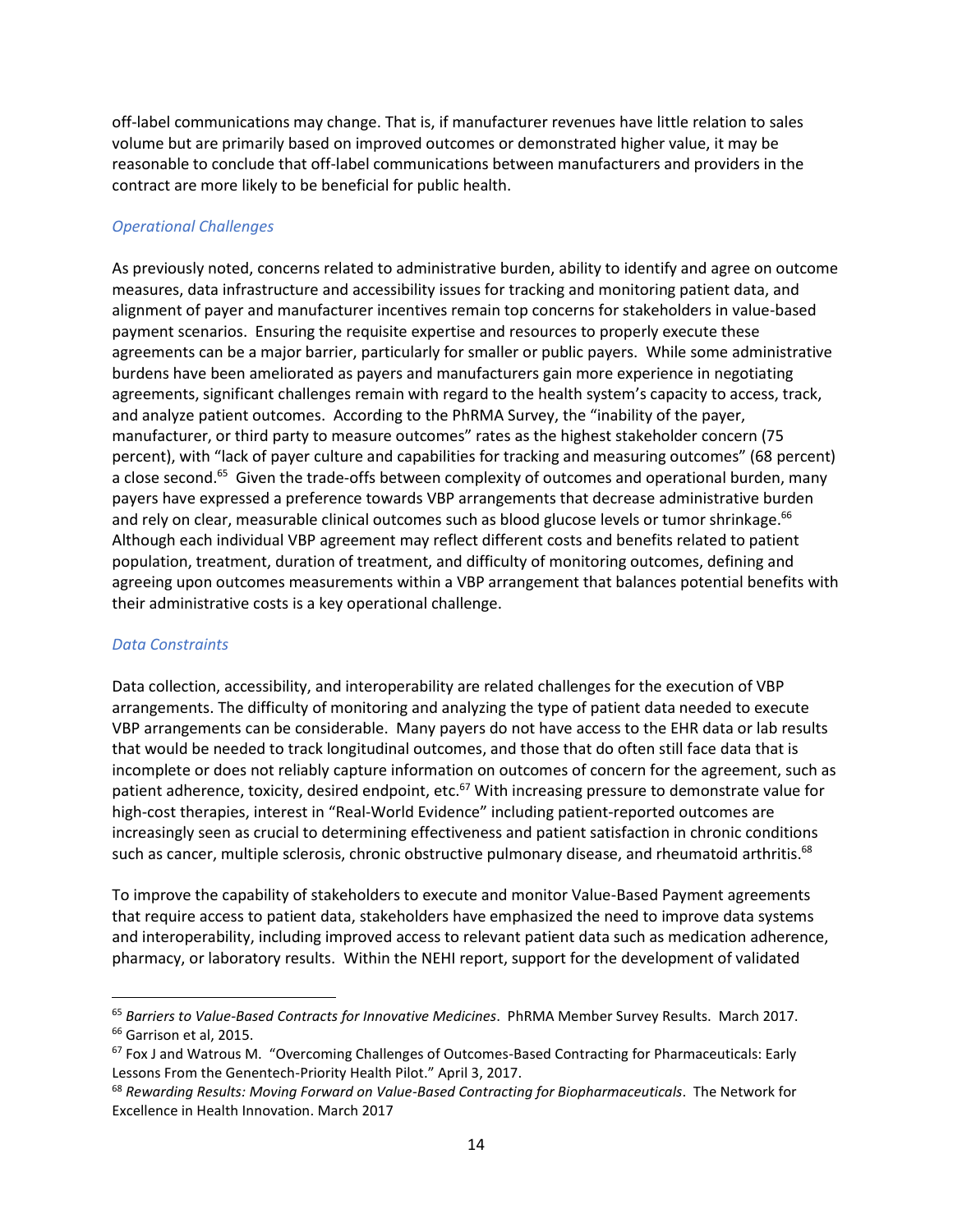measures through the National Quality Forum and Patient-Centered Outcomes Research Institute (PCORI) is seen as a priority, as are continued efforts to build better data infrastructure through common data standards and principles and Electronic Health Record interoperability to make meaningful real-world outcomes accessible to payers.<sup>69</sup> More broadly, efforts and incentives are needed to build the data infrastructure and robust analytic methods needed to support Value-Based Patient models for increasingly complex real-world and patient-centered longitudinal data. Systems currently used for other real-world evidence applications, such as the Sentinel System and longitudinal research studies of medical products (e.g. MDEpiNet and the new NEST) likely need significant enhancements to support VBP contracts.

### *Aligning Incentives across Stakeholders*

Another ongoing non-regulatory challenge to execution of VBP arrangements aligning incentives for manufacturers and payers under the time constraints of most insurance arrangements. Year-to-year changes in patients' insurance coverage have been cited as a disincentive for payers to finance expensive treatments that may only see cost savings or outcome improvements in the long-term. To address the unique considerations for both chronic-use and curative therapies, stakeholders may need to develop payment innovations such as a consistent framework for contracts across payers to properly align risk and cost-savings,<sup>70</sup> or explore joint contracts with providers who are likely to be involved in a patient's care for the longer term. Better evidence on the validity of early indicators or markers of longterm performance would also support value-based payments. Of course, the extent that better performance encourages patients to stay with a particular insurer or provider, promoting competition and patient choice based on value can foster these contracts – for example, through such steps as better information for consumers about their quality of care, risk adjustment mechanisms that better reward providers and payers for attracting and retaining high-risk patients, and value-based insurance designs.

# **Developing a Path Forward**

Despite these obstacles, the pressure for financing arrangements that support higher-value models of care is rising along with health care costs and evidence of inefficiencies in care delivery. In the preceding sections, we have summarized work to date on addressing perceived legal, regulatory, and operational barriers to value based contracts, as well as steps to reduce administrative burdens. Building on this progress, the Value-Based Payment Consortium Advisory Group has begun work on achievable goals to advance effective VBP arrangements for medical products.

In the months ahead, the Consortium Advisory Group—composed of patient advocates, payers, manufacturers, and providers, as well as experts on regulatory affairs, law, and policy—will work to develop approaches to payment reform that support better outcomes for patients and better value across the system. Specific workgroups will explore unique challenges and innovations for advancing value-based payment in chronic-use pharmaceuticals, medical devices, and gene therapies, while the Consortium will address common issues across these domains and identify strategies for addressing barriers that have prevented additional progress. Specifically, the Consortium will produce issue papers and other resources to provide practical solutions to common barriers in four common areas: legal and regulatory barriers, data and operational challenges, financing high-cost therapies, and developing models for aligning VBP arrangements for providers and manufacturers. Building on this work, the

<sup>69</sup> NEHI*,* 2017.

<sup>70</sup> NEHI*,* 2017.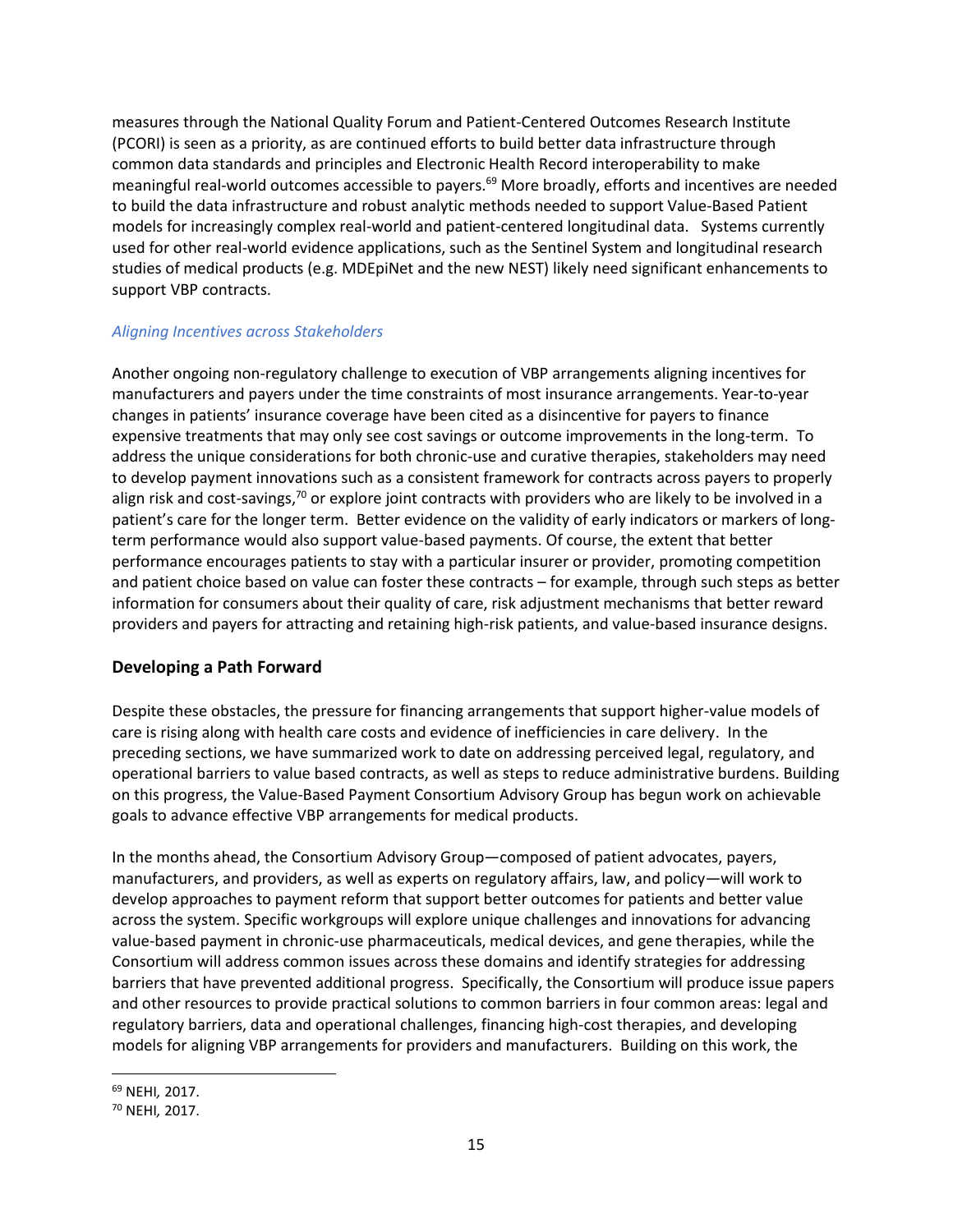Consortium will also be producing a Value-Based Payment Framework, which will include approaches for structuring such arrangements and setting forth guidelines for potential pilot testing for innovative payment approaches.

Much has been learned about the value that can be created through value-based partnerships, as well as barriers that have impeded their progress to date. Looking ahead, we must continue to work together to develop common-sense solutions to addressing common legal, regulatory, and operational issues while work continues to innovate payment models that can create the most value for the health system and patients.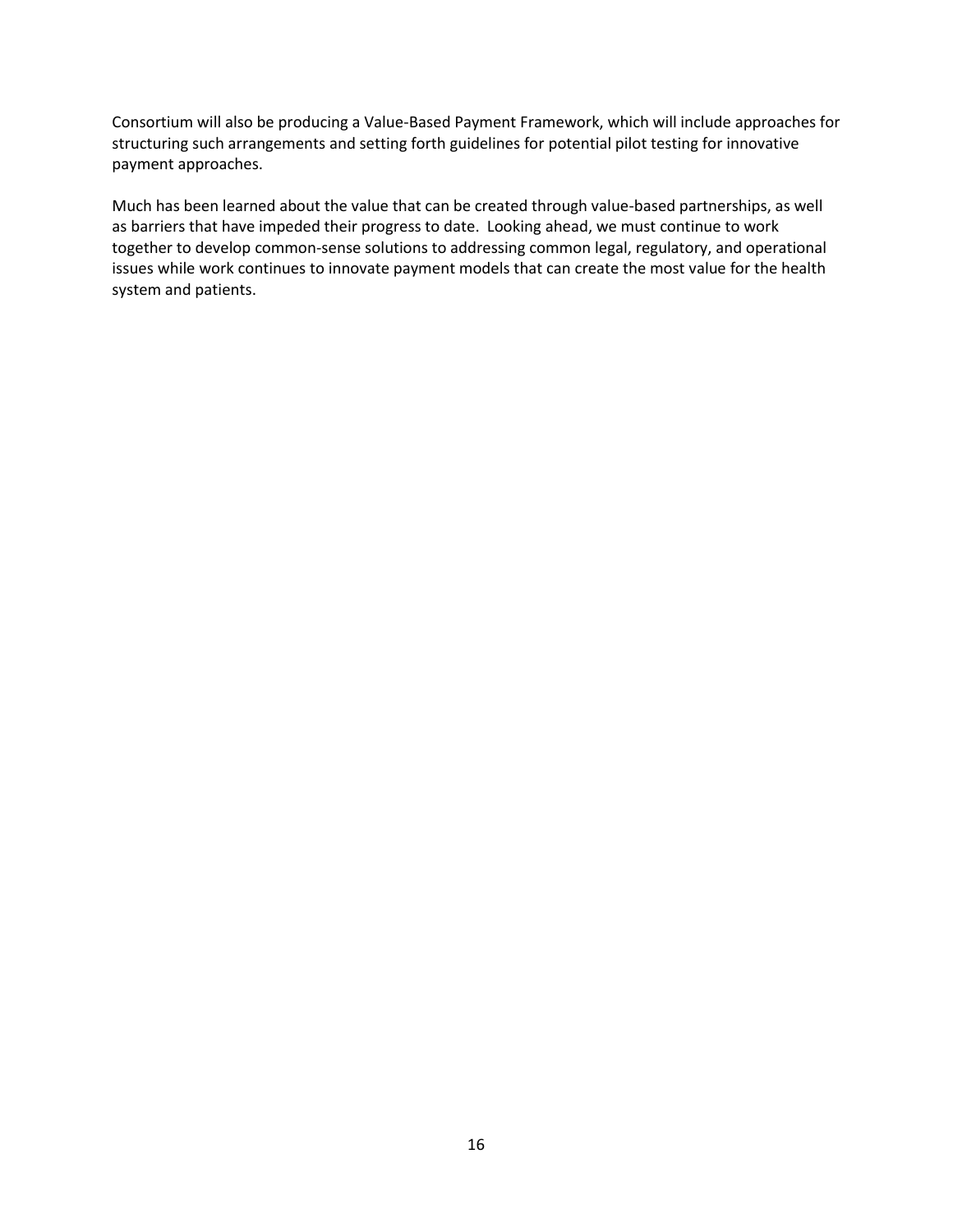# **Appendix A: List of Payer-Manufacturer Value-Based Payment Arrangements Implemented in the United States, 1994-2016**

This table summarizes all publicly-available VBP agreements between payers and manufacturers implemented in the United States. The terms and conditions come from a variety of sources, including peer-reviewed articles, news reports, company press release, CMS public data, and company financial statements.

| <b>Drug or Device</b>                 | Year | <b>Therapeutic Area</b>  | <b>Manufacturer</b> | Payer                        | <b>Terms</b>                                                                                                                                                                                                                                                                                                                                         |
|---------------------------------------|------|--------------------------|---------------------|------------------------------|------------------------------------------------------------------------------------------------------------------------------------------------------------------------------------------------------------------------------------------------------------------------------------------------------------------------------------------------------|
| Procrit                               | 1994 | Anemia                   | Ortho Biotech       | All insurers<br>and patients | Ortho Biotech entered an agreement<br>with payers about its anemia<br>treatment Procrit. Ortho will replace<br>the product for free if the product is<br>used appropriately but the patient<br>does not respond to treatment.                                                                                                                        |
| Proscar                               | 1994 | Prostatic<br>hyperplasia | Merck               | All insurers<br>and patients | Merck will refund the value of Proscar<br>therapy if compliant patients do not<br>respond to the therapy after six<br>months. Individual contracts are made<br>between Merck and specific payers<br>who covers Proscar.                                                                                                                              |
| <b>Foley Catheter</b>                 | 1995 | Invasive<br>procedures   | <b>Bard Medical</b> | Multiple<br>Hospitals        | The list price of Bard Medical's<br>antimicrobial catheter is \$10.85, while<br>a normal catheter is priced \$5.85.<br>Bard Medical offers to sell the<br>antimicrobial catheter for the cheaper<br>price of a traditional catheter (\$5.85),<br>as long as the hospital will split any<br>savings from the prevention of UTIs<br>with Bard Medical. |
| Hospital<br>equipment and<br>supplies | 1995 | Multiple<br>indications  | <b>Baxter</b>       | Duke Health                  | 1. After purchasing Baxter's products,<br>if Duke Health's spending are lower<br>than the budgeted costs per<br>procedure, Duke will pay Baxter 50<br>percent of its cost savings;<br>2. In the opposite, if the supply costs<br>exceed Duke's budget, Baxter must<br>pay Duke 50 percent of the excess<br>cost.                                     |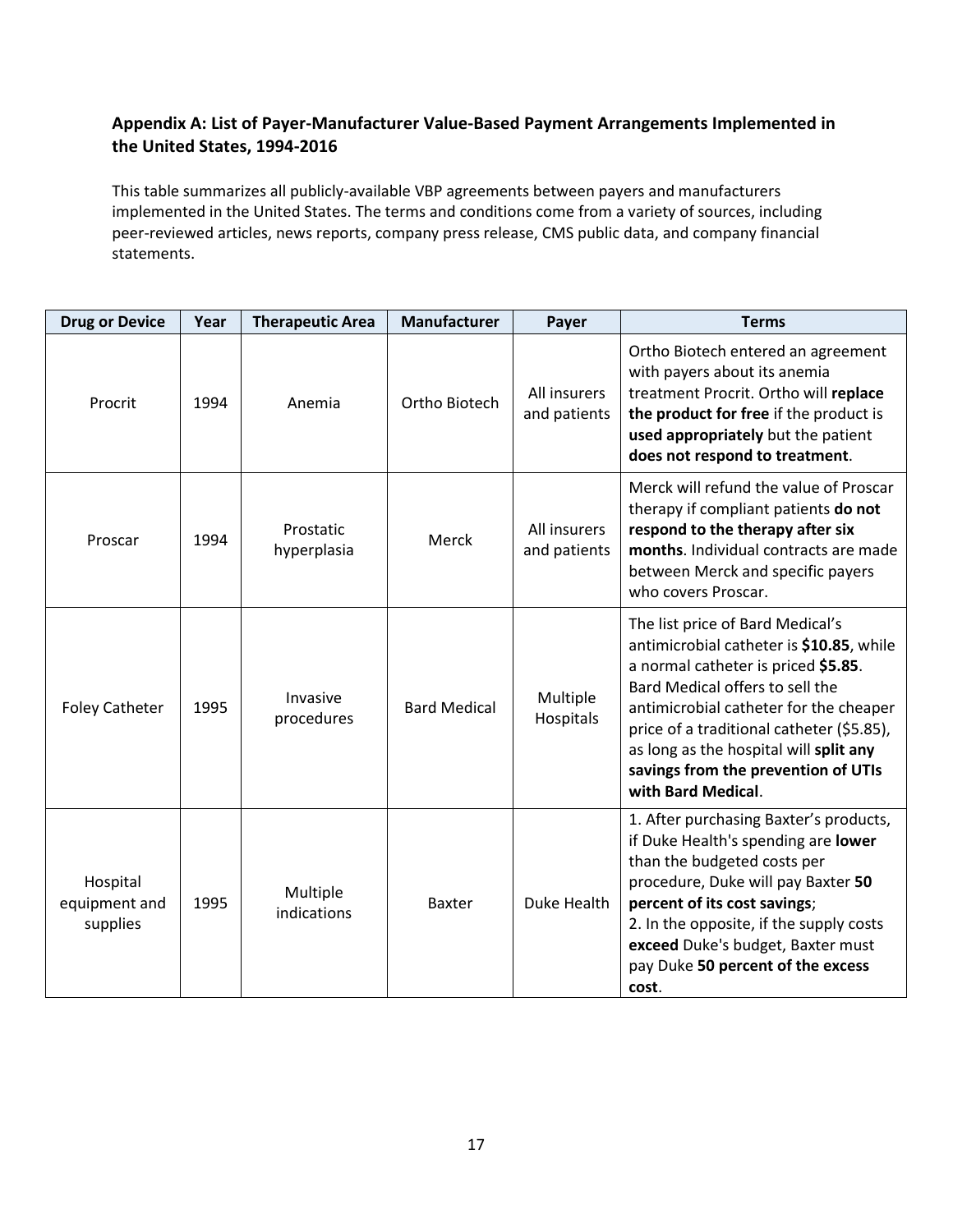| Erythropoiesis-<br>stimulating<br>agents                  | 1997 | Hemodialysis         | Amgen, Ortho<br><b>Biotech</b>               | <b>CMS</b>                           | CMS entered the call with Amgen and<br>Ortho Biotech on their erythropoiesis-<br>stimulating drugs for hemodialysis<br>patients. CMS will fully reimburse<br>erythropoiesis-stimulating agents until<br>a patient achieves a hemoglobin level<br>of 10 g per dl.                                                                                                                                                 |
|-----------------------------------------------------------|------|----------------------|----------------------------------------------|--------------------------------------|------------------------------------------------------------------------------------------------------------------------------------------------------------------------------------------------------------------------------------------------------------------------------------------------------------------------------------------------------------------------------------------------------------------|
| Simvastatin                                               | 1998 | High cholesterol     | Merck                                        | Multiple<br>insurers and<br>patients | Merck promised to refund patients<br>and insurers up to 6 months of their<br>prescription costs if simvastatin did<br>not help them lower LDL cholesterol<br>to a certain degree identified by their<br>doctors.                                                                                                                                                                                                 |
| Oxaliplatin;<br>Irinotecan;<br>Cetuximab;<br>Bevacizumab. | 2005 | Colorectal cancer    | Sanofi-Aventis,<br>BMS, Pfizer,<br>Genentech | <b>CMS</b>                           | CMS entered a group contract with<br>four pharmaceutical companies on<br>cancer drugs. CMS promises to cover<br>oxaliplatin, irinotecan, cetuximab, or<br>bevacizumab for the treatment of<br>colorectal cancer if these drugs show<br>a satisfactory level of efficacy in a<br>registered clinical trial.                                                                                                       |
| Home-use<br>oxygen product                                | 2006 | Chronic<br>hypoxemia | Multiple<br>manufacturers                    | <b>CMS</b>                           | The home use of oxygen is covered for<br>those beneficiaries with arterial<br>oxygen partial pressure<br>measurements from 56 to 65 mmHg<br>or oxygen saturation at or above 89<br>percent, who are enrolled subjects in<br>clinical trials approved by CMS and<br>sponsored by the National Heart, Lung<br>& Blood Institute (NHLBI).                                                                           |
| OncotypeDx                                                | 2007 | Breast cancer        | Genomic<br>Health                            | United<br>Healthcare                 | 1. United Healthcare agreed to<br>reimburse the Oncotype Dx test for 18<br>months, while it and Genomic Health<br>monitor the results.<br>2. If the number of women receiving<br>chemotherapy exceeds an agreed<br>threshold, even if the test suggests<br>they do not need it, the insurer will<br>negotiate a lower price because the<br>test is not having the intended impact<br>on actual medical practice. |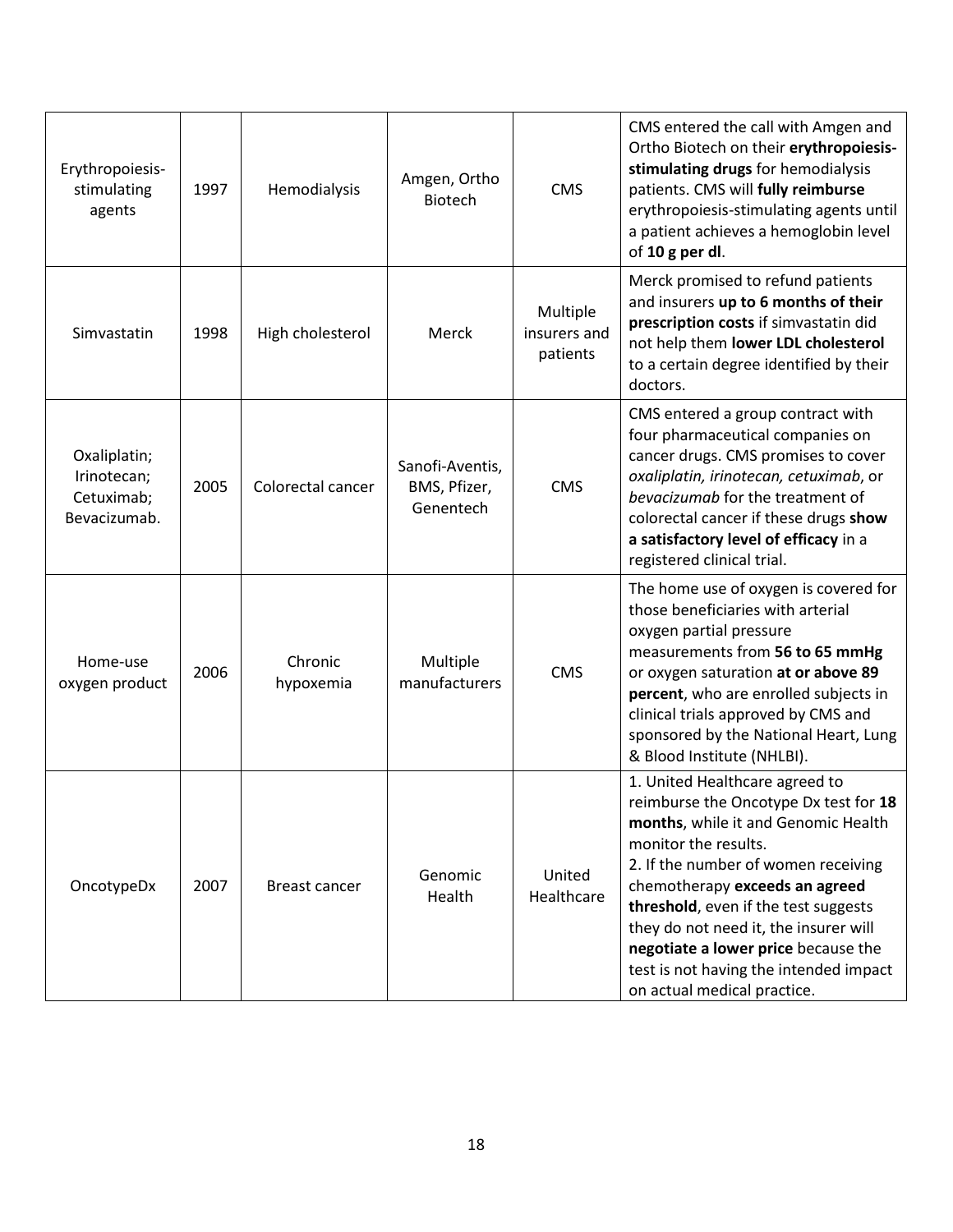| Januvia/Janumet                      | 2009 | <b>Diabetes</b>    | Merck                                  | Cigna                                              | 1. Merck will increase the discount to<br>Cigna, if a higher percentage of<br>patients showing an improvement of<br>blood sugar values by the end of the<br>agreement period, compared to a<br>negotiated baseline.<br>2. Merck will offer a further discount<br>to Cigna if a certain percentage of<br>Cigna members meet the benchmark<br>for medication adherence.                                        |
|--------------------------------------|------|--------------------|----------------------------------------|----------------------------------------------------|--------------------------------------------------------------------------------------------------------------------------------------------------------------------------------------------------------------------------------------------------------------------------------------------------------------------------------------------------------------------------------------------------------------|
| Risedronate<br>sodium                | 2009 | Osteoporosis       | Proctor &<br>Gamble/Sanofi-<br>Aventis | Health<br>Alliance                                 | 1. Proctor & Gamble and Sanofi-<br>Aventis guarantee that Health Alliance<br>plan beneficiaries who take<br>Risedronate sodium will reduce their<br>incidence of bone fracture.<br>2. If a patient still suffers from fracture<br>after taking the drug (which proves<br>the drug's inefficacy), the<br>manufacturer will reimburse the<br>medical cost for treating the fracture.                           |
| Rebif (interferon<br>beta-1a)        | 2012 | Multiple sclerosis | Merck (EMD<br>Serono)                  | Prime<br>Therapeutics                              | EMD Serono will pay rebates to Prime<br>Therapeutics on its multiple sclerosis<br>drug Rebif if:<br>1. Patients treated with Rebif have a<br>higher overall total cost than patients<br>treated on a different, older multiple<br>sclerosis drug;<br>2. The patient adherence rate of Rebif<br>remains above a specified level.                                                                              |
| Molecular<br><b>Diagnostic Tests</b> | 2012 | Diagnostic tests   | Multiple<br>diagnostic<br>developers   | Palmetto<br><b>GBA</b><br>(Medicare<br>Contractor) | Palmetto GBA, a Medicare contractor,<br>uses evidence-based technical<br>assessments to determine Medicare<br>coverage for genetic tests.<br>Test developers are required to<br>submit evidence demonstrating the<br>analytical validity, clinical validity,<br>and clinical utility for each diagnostic<br>test. Based on these evidence,<br>Palmetto determines the<br>reimbursement amount for each test. |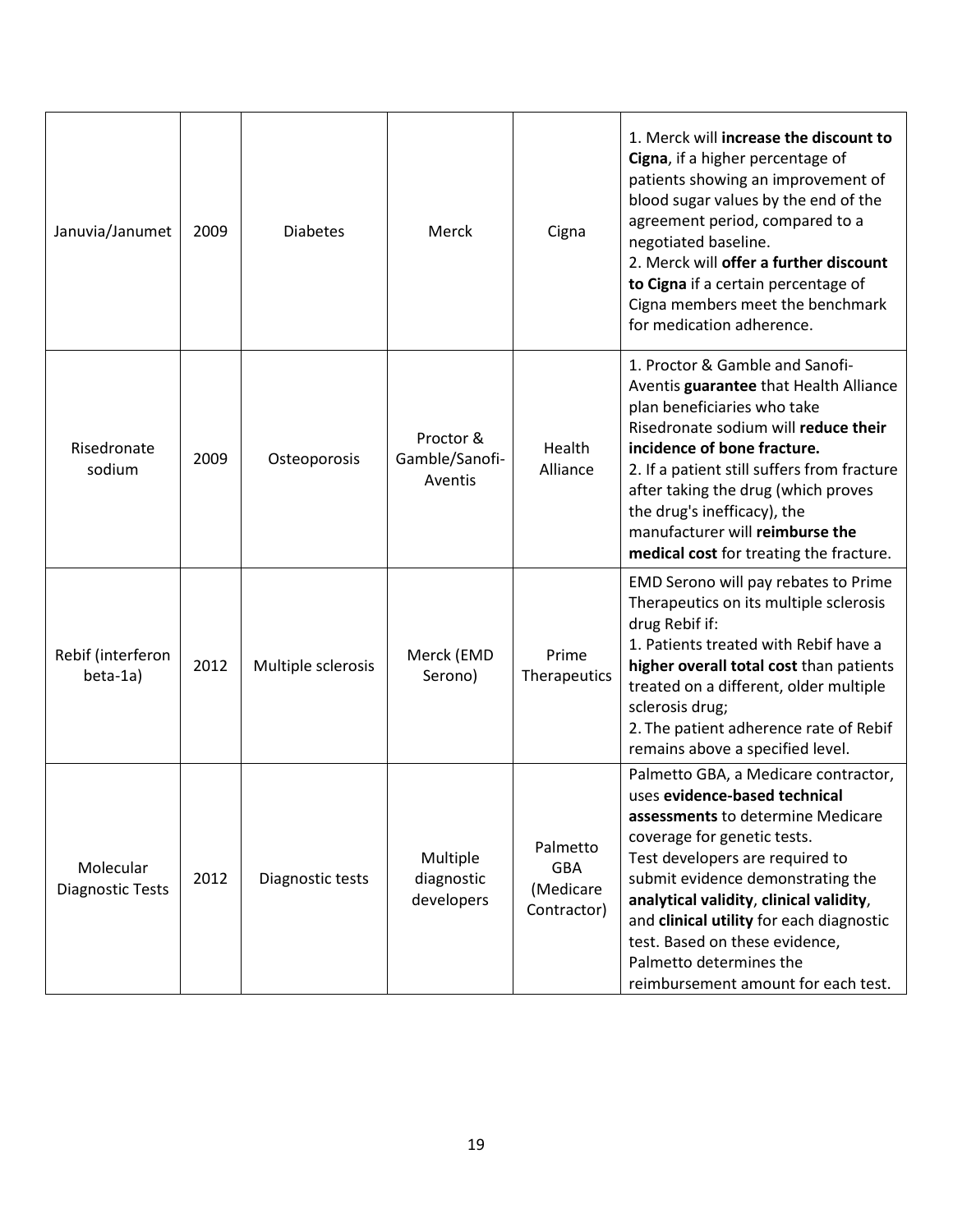| Effient         | 2014 | Cardiovascular<br>diseases | Eli Lilly       | Humana                                        | 1. The basic structure is a pay-for-pill<br>model. The payer and provider will<br>negotiate a baseline price for each<br>unit of Efficient.<br>2. The drug price is adjusted by the<br>hospitalization rate due to<br>cardiovascular events for patients<br>taking the drug.<br>3. If hospitalization rate is higher, the<br>drug price will go down; if<br>hospitalization rate is lower, the drug<br>price will go up. |
|-----------------|------|----------------------------|-----------------|-----------------------------------------------|--------------------------------------------------------------------------------------------------------------------------------------------------------------------------------------------------------------------------------------------------------------------------------------------------------------------------------------------------------------------------------------------------------------------------|
| <b>Brilinta</b> | 2014 | Cardiovascular<br>diseases | AstraZeneca     | Univ. of<br>Pittsburgh<br><b>Health Plans</b> | 1. AstraZeneca offers to cover a<br>certain portion of treatment costs of<br>patients who have additional heart<br>attacks after taking the drug Brilinta, if<br>the rate of heart attacks exceeds an<br>agreed threshold.<br>2. The threshold is calculated based<br>on Brilinta's patient outcomes data<br>showing the degree of heart attacks<br>reduction in patient population.                                     |
| Repatha         | 2015 | High cholesterol           | Amgen           | Harvard<br>Pilgrim/CVS<br>Health              | 1. CVS health will get a discount if it<br>keeps "preferring" Repatha -keeping<br>the drug under the tier-1/tier-2<br>formulary list.<br>2. The insurer will get an additional<br>rebate if the drug fails to lower the<br>cholesterol of patients to the degree<br>indicated by the drug's clinical trials.<br>3. The insurer will get a third rebate, if<br>more patients are using the drug than<br>was anticipated.  |
| Iressa          | 2015 | Breast and lung<br>cancers | AstraZeneca     | Express<br><b>Scripts</b>                     | 1. If a patient stops treatment before<br>the third prescription fill, AstraZeneca<br>will fully reimburse Express Scripts for<br>the Iressa costs of that patient.<br>2. This arrangement aims to<br>encourage patient adherence, which<br>will improve the utilization of the<br>drug.                                                                                                                                 |
| Entresto        | 2016 | Chronic heart<br>failure   | <b>Novartis</b> | Aetna/Cigna                                   | 1. The payer and manufacturer agree<br>on an initial baseline rebate for<br>Entresto payment;                                                                                                                                                                                                                                                                                                                            |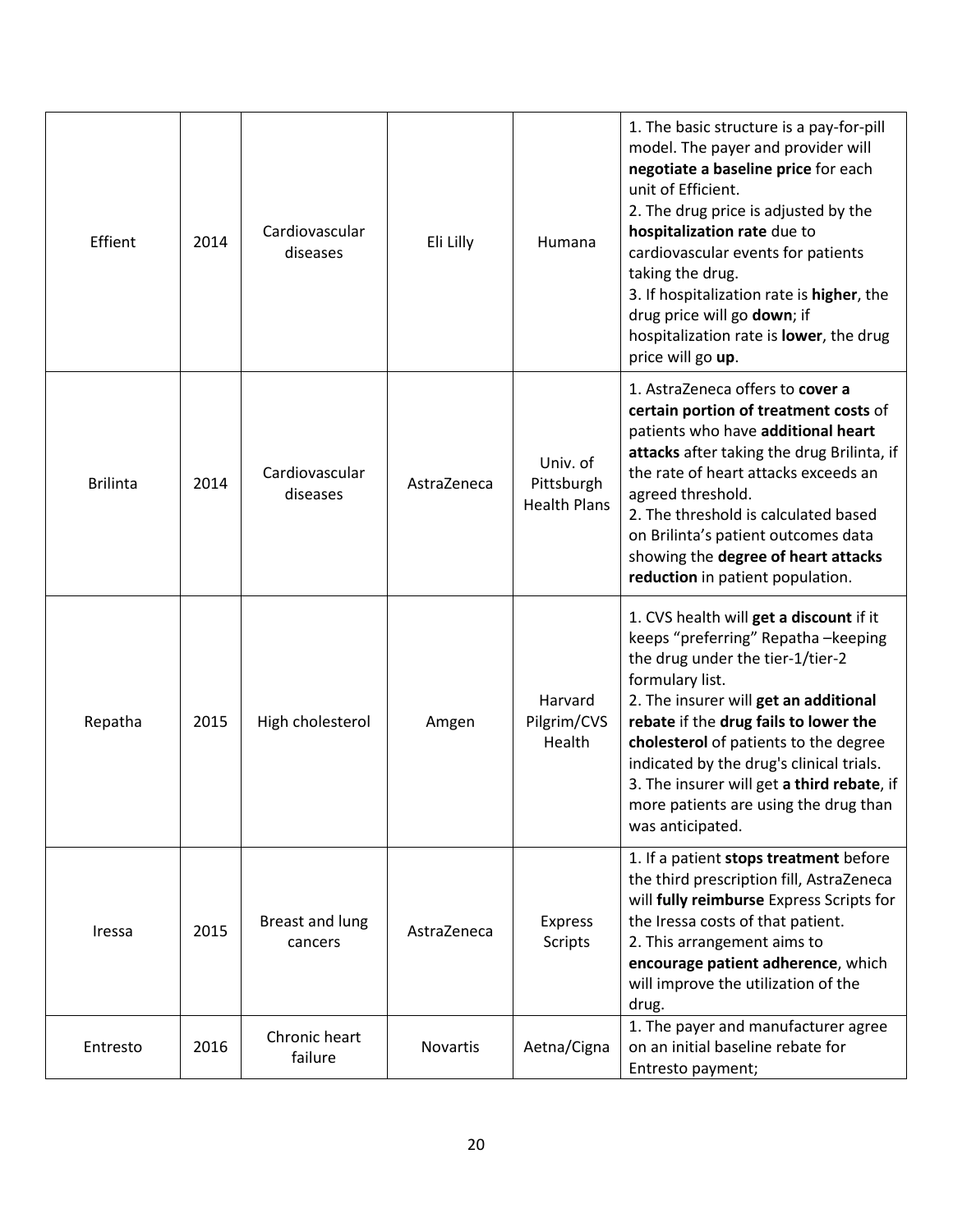|  |  | 2. The payer and manufacturer use        |
|--|--|------------------------------------------|
|  |  | heart failure hospitalization rate as a  |
|  |  | key predictor of patient outcomes.       |
|  |  | 3. If the heart failure hospitalization  |
|  |  | rate of patients using Entresto exceed   |
|  |  | a pre-specified threshold, Novartis      |
|  |  | will reduce the price of Entresto to     |
|  |  | payers.                                  |
|  |  | 4. Conversely, if patients using         |
|  |  | Entresto experience a lower rate of      |
|  |  | heart failure hospitalization, Novartis  |
|  |  | will charge a higher price for the drug. |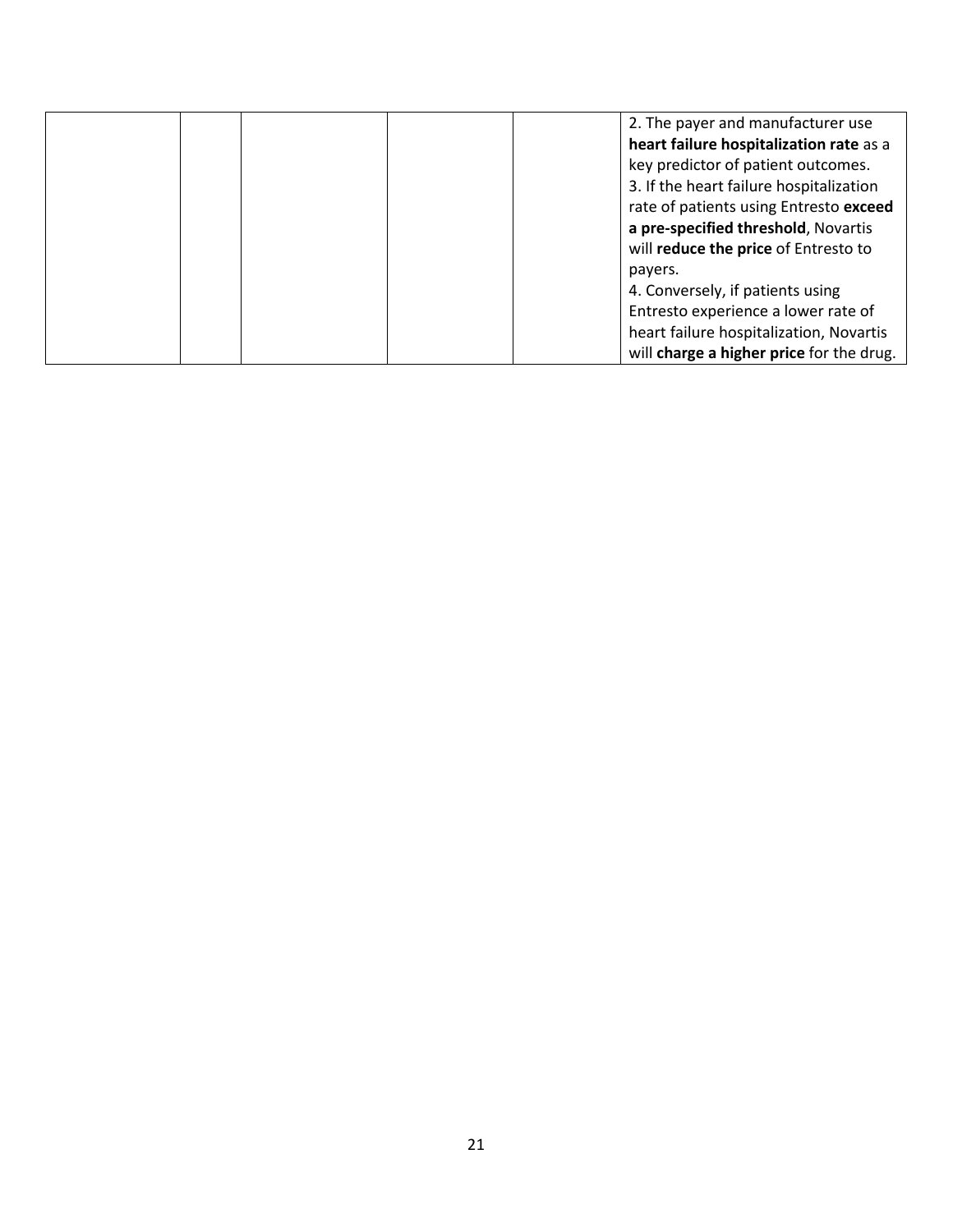# **Appendix B: List of Provider-Manufacturer Value-Based Payment Arrangements Implemented in the United States**

This table summarizes all publicly-available VBP agreements between providers and manufacturers implemented in the United States. The terms and conditions come from a variety of sources, including peer-reviewed articles, news reports, company press release, CMS public data, and company financial statements.

| <b>Product Name</b>                         | <b>Manufacturer</b>         | Provider                                                                                     | <b>Terms</b>                                                                                                                                                                                                                                                                                                                                                                                                                                                                                                                                                   |
|---------------------------------------------|-----------------------------|----------------------------------------------------------------------------------------------|----------------------------------------------------------------------------------------------------------------------------------------------------------------------------------------------------------------------------------------------------------------------------------------------------------------------------------------------------------------------------------------------------------------------------------------------------------------------------------------------------------------------------------------------------------------|
| Antimicrobial<br>Catheter                   | Foley<br>Catheter           | All purchasing hospitals<br>are eligible                                                     | 1. The list price of Bard Medical's antimicrobial<br>catheter is \$10.85, while a normal catheter is<br>priced \$5.85.<br>2. Bard Medical offers to sell the antimicrobial<br>catheter for the cheaper price of a normal<br>catheter (\$5.85), as long as the hospital will split<br>any savings from the prevention of UTIs with<br>Bard Medical, as a result of using its<br>antimicrobial catheter.                                                                                                                                                         |
| Hospital<br>equipment                       | <b>Baxter</b>               | <b>Duke Health</b>                                                                           | 1. After purchasing Baxter's products, if Duke<br>Health's spending is lower than the budgeted<br>costs per procedure, Duke will pay Baxter 50<br>percent of its cost savings;<br>2. In the opposite, if the supply costs exceed<br>Duke's budget, Baxter must pay Duke 50 percent<br>the excess cost.                                                                                                                                                                                                                                                         |
| <b>Brilinta</b><br>(cardiovascular<br>drug) | AstraZeneca                 | University of Pittsburgh<br><b>Medical Center</b>                                            | 1. AstraZeneca offers to cover a certain portion<br>of treatment costs of patients who have<br>additional heart attacks after taking the drug<br>Brilinta, if the rate of heart attacks exceeds an<br>agreed threshold.<br>2. The threshold is calculated based on Brilinta's<br>patient outcomes data showing the degree of<br>heart attacks reduction in patient population.                                                                                                                                                                                 |
| Cardiovascular                              | <b>Boston</b><br>Scientific | Minneapolis Heart<br>Institute;<br>Allina Health System;<br>Several other health<br>systems. | 1. Boston Scientific offers value-based programs<br>to help hospitals improve cardiovascular care<br>delivery to patients suffering from heart failure,<br>atrial fibrillation, structural heart, and ischemic<br>heart disease.<br>2. The value based program include:<br>performance optimization, capital financing,<br>care pathway transformation, and patient<br>management programs.<br>3. Boston Scientific claims that the use of its<br>platform in single hospital sites has resulted in<br>up to \$1.5 million in cost and operational<br>savings. |